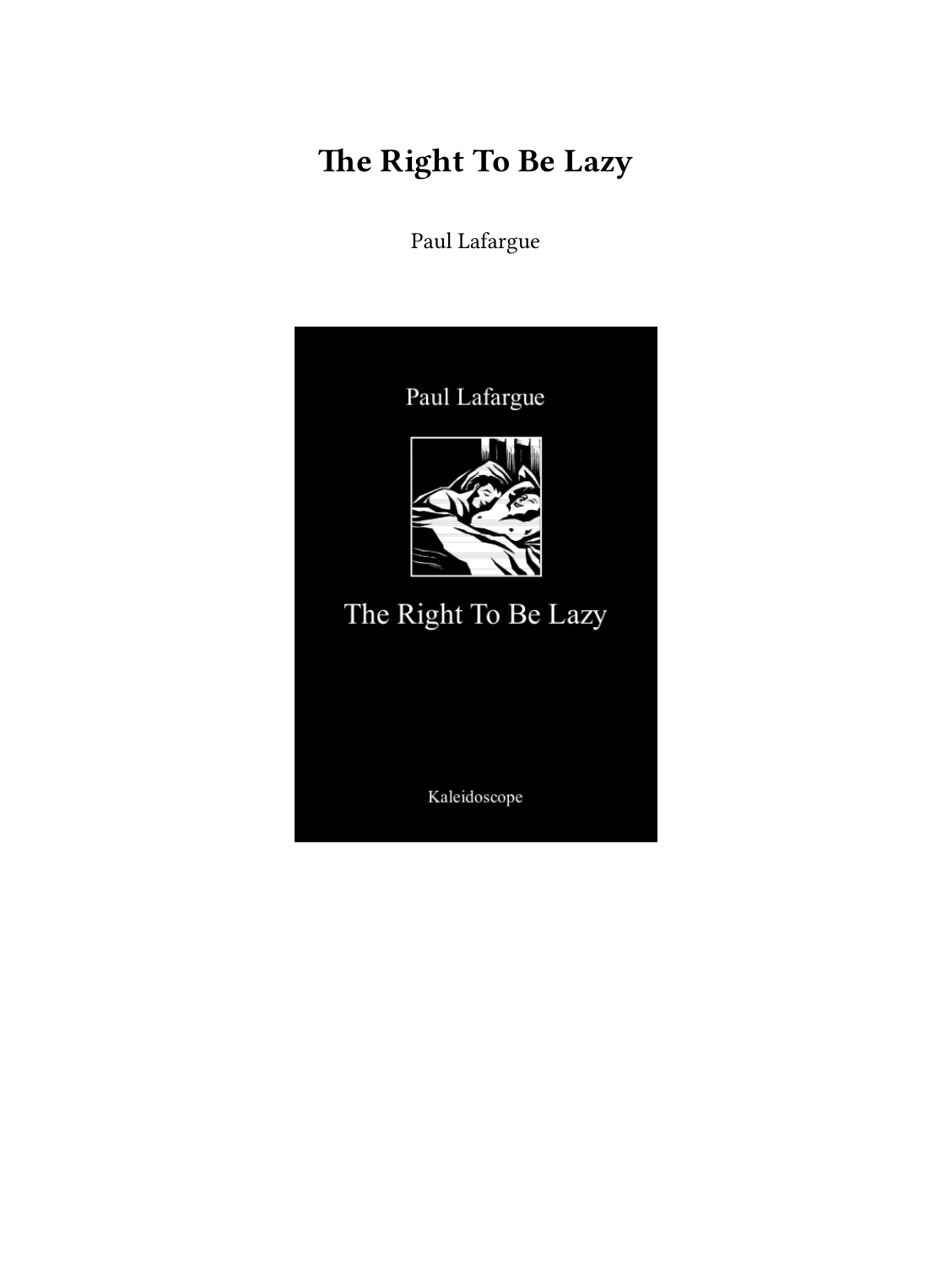#### **Contents**

| Preface                             | -3                      |
|-------------------------------------|-------------------------|
| Chapter I<br>A Disastrous Dogma     | $\overline{\mathbf{4}}$ |
|                                     |                         |
| <b>Chapter II</b>                   |                         |
| <b>Blessings of Work</b>            | 6                       |
| <b>Chapter III</b>                  |                         |
| The Consequences of Over-Production | 10                      |
| <b>Chapter IV</b>                   |                         |
| <b>New Songs to New Music</b>       | 15                      |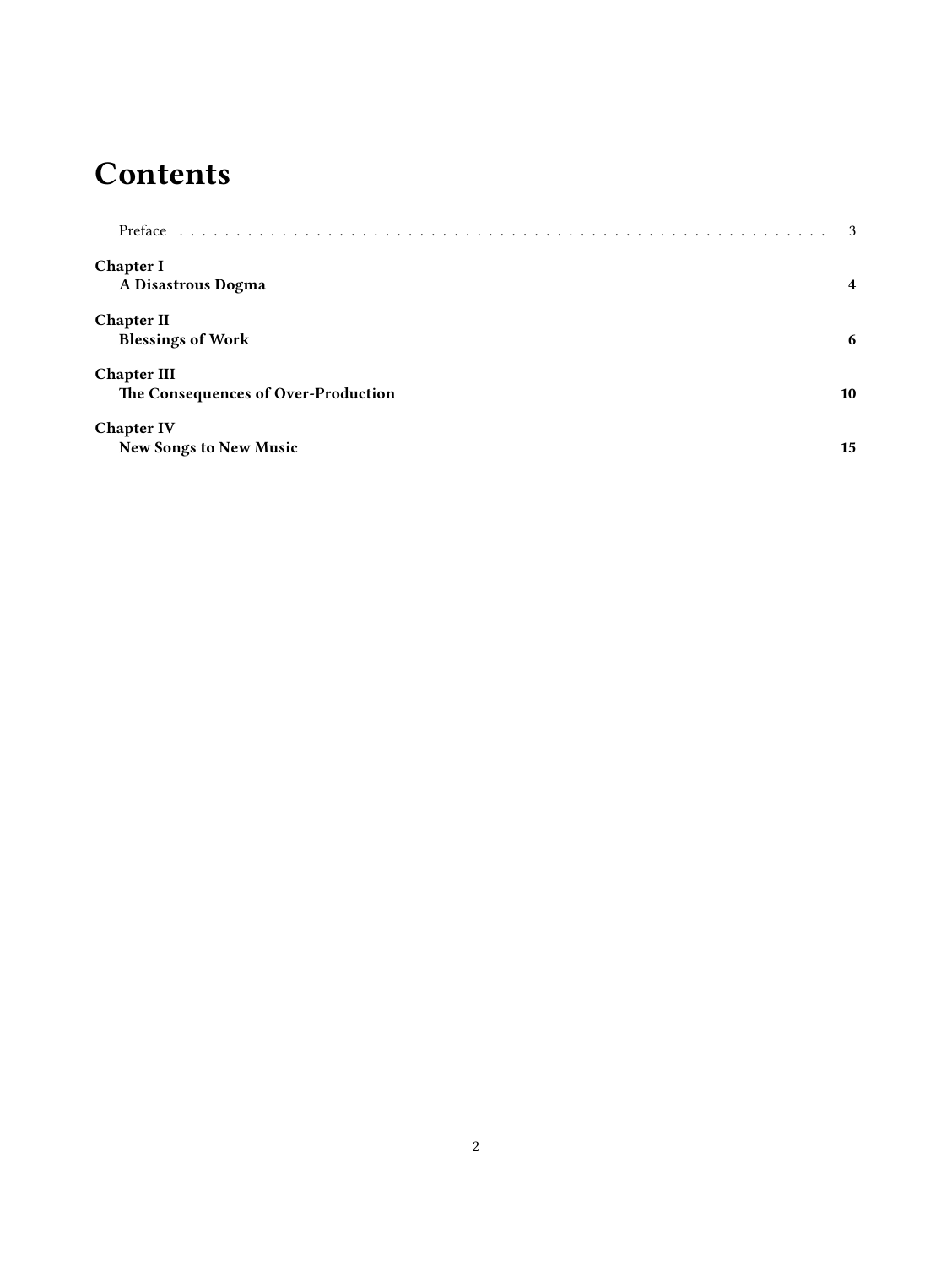*Let us be lazy in everything, except in loving and drinking, except in being lazy.* Lessing

#### <span id="page-2-0"></span>**Preface**

M. Thiers, at a private session of the commission on primary education of 1849, said: "I wish to make the influence of the clergy all powerful because I count upon it to propagate that good philosophy which teaches man that he is here below to suffer, and not that other philosophy which on the contrary bids man to enjoy." M. Thiers was stating the ethics of the capitalist class, whose fierce egoism and narrow intelligence he incarnated.

The Bourgeoisie, when it was struggling against the nobility sustained by the clergy, hoisted the flag of free thought and atheism; but once triumphant, it changed its tone and manner and today it uses religion to support its economic and political supremacy. In the fifteenth and sixteenth centuries, it had joyfully taken up the pagan tradition and glorified the flesh and its passions, reproved by Christianity; in our days, gorged with goods and with pleasures, it denies the teachings of its thinkers like Rabelais and Diderot, and preaches abstinence to the wageworkers. Capitalist ethics, a pitiful parody on Christian ethics, strikes with its anathema the flesh of the laborer; its ideal is to reduce the producer to the smallest number of needs, to suppress his joys and his passions and to condemn him to play the part of a machine turning out work without respite and without thanks.

The revolutionary socialists must take up again the battle fought by the philosophers and pamphleteers of the bourgeoisie; they must march up to the assault of the ethics and the social theories of capitalism; they must demolish in the heads of the class which they call to action the prejudices sown in them by the ruling class; they must proclaim in the faces of the hypocrites of all ethical systems that the earth shall cease to be the vale of tears for the laborer; that in the communist society of the future, which we shall establish "peaceably if we may, forcibly if we must," the impulses of men will be given a free rein, for "all these impulses are by nature good, we have nothing to avoid but their misuse and their excesses," and they will not be avoided except by their mutual counter-balancing, by the harmonious development of the human organism, for as Dr. Beddoe says, "It is only when a race reaches its maximum of physical development, that it arrives at its highest point of energy and moral vigor." Such was also the opinion of the great naturalist Charles Darwin.

This refutation of the "Right to Work" which I am republishing with some additional notes appeared in the weekly *Egalite*, 1880, second series.

#### P.L.

Sainte-Pelagie Prison, 1883.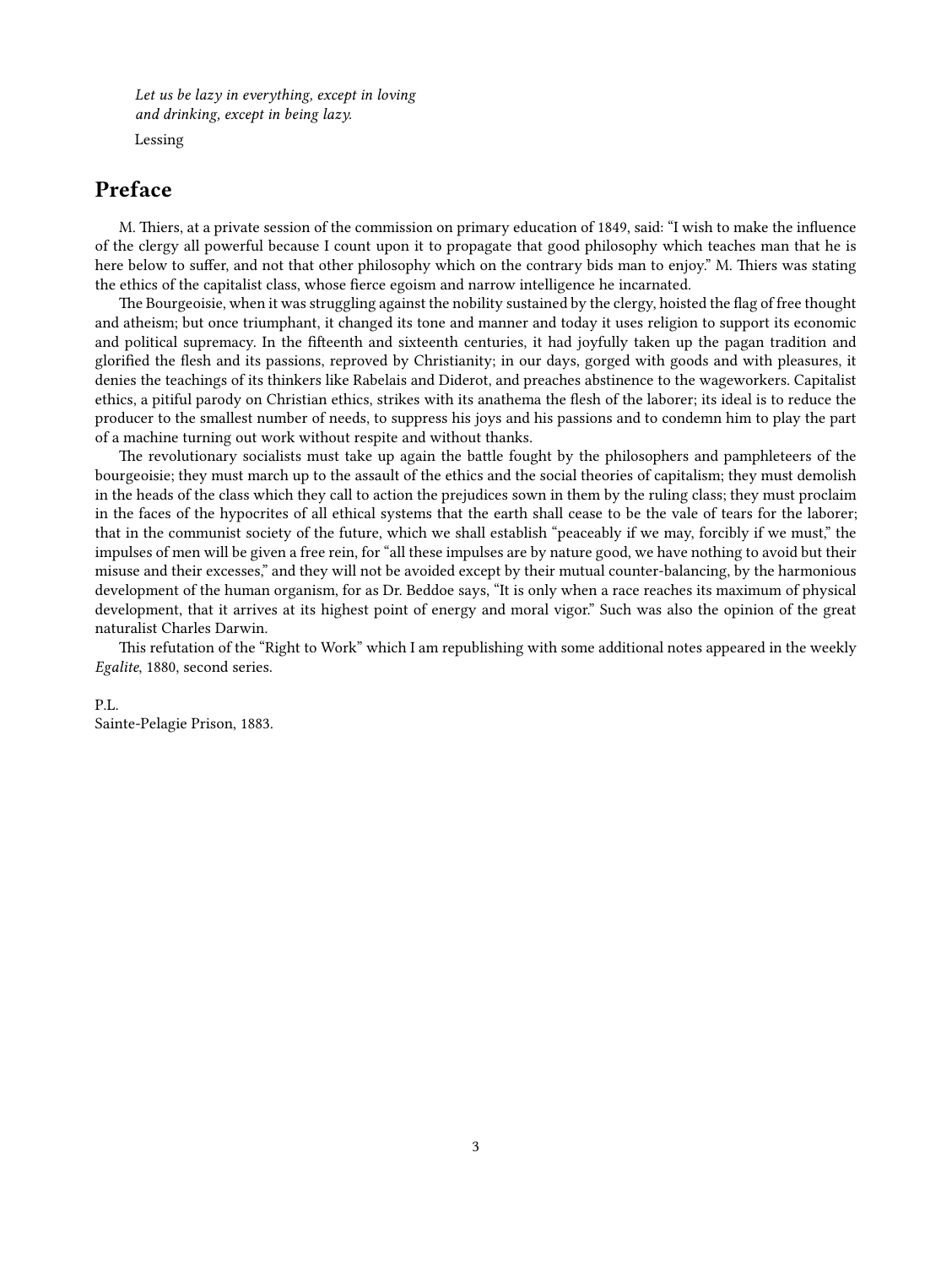#### <span id="page-3-0"></span>**Chapter I A Disastrous Dogma**

A strange delusion possesses the working classes of the nations where capitalist civilization holds its sway. This delusion drags in its train the individual and social woes which for two centuries have tortured sad humanity. This delusion is the love of work, the furious passion for work, pushed even to the exhaustion of the vital force of the individual and his progeny. Instead of opposing this mental aberration, the priests, the economists and the moralists have cast a sacred halo over work. Blind and finite men, they have wished to be wiser than their God; weak and contemptible men, they have presumed to rehabilitate what their God had cursed. I, who do not profess to be a Christian, an economist or a moralist, I appeal from their judgement to that of their God; from the preachings of their religious, economics or free thought ethics, to the frightful consequences of work in capitalist society.

In capitalist society work is the cause of all intellectual degeneracy, of all organic deformity. Compare the thoroughbred in Rothschild's stables, served by a retinue of bipeds, with the heavy brute of the Norman farms which plows the earth, carts the manure, hauls the crops. Look at the noble savage whom the missionaries of trade and the traders of religion have not yet corrupted with Christianity, syphilis and the dogma of work, and then look at our miserable slaves of machines.<sup>1</sup>

When, in our civilized Europe, we would find a trace of the native beauty of man, we must go seek it in the nations where economic prejudices have not vet uprooted the hatred of work. Spain, which, alas, is degenerating, may still boast of possessing fewer factories than we have of prisons and barracks; but the artist rejoices in his admiration of the hardy Andalusian, brown as his native chestnuts, straight and flexible as a steel rod; and the heart leaps at hearing the beggar, superbly draped in his ragged capa, parleying on terms of equality with the duke of Ossuna. For the Spaniard, in whom the primitive animal has not been atrophied, work is the worst sort of slavery.<sup>2</sup> The Greeks in their era of greatness had only contempt for work: their slaves alone were permitted to labor: the free man knew only exercises for the body and mind. And so it was in this era that men like Aristotle, Phidias, Aristophanes moved and breathed among the people; it was the time when a handful of heroes at Marathon crushed the hordes of Asia, soon to be subdued by Alexander. The philosophers of antiquity taught contempt for work, that degradation of the free man, the poets sang of idleness, that gift from the Gods:

O Melibae Deus nobis haec otia fecit.

Jesus, in his sermon on the Mount, preached idleness: "Consider the lilies of the field, how they grow: they toil not, neither do they spin: and yet I say unto you that even Solomon in all his glory was not arrayed like one of these."

<sup>&</sup>lt;sup>1</sup> European explorers pause in wonder before the physical beauty and the proud bearing of the men of primitive races, not soiled by what Paeppig calls "the poisonous breath of civilization." Speaking of the aborigines of the oceanic Islands, Lord George Campbell writes: "There is not a people in the world which strikes one more favorably at first sight. Their smooth skin of a light copper tint, their hair golden and curly, their beautiful and happy faces, in a word. their whole person formed a new and splendid specimen of the 'genus homo'; their physical appearance gave the impression of a race superior to ours." The civilized men of ancient Rome, witness Caesar and Tacitus, regarded with the same admiration the Germans of the communist tribes which invaded the Roman empire. Following Tacitus, Salvien, the priest of the fifth century who received the surname of master of the Bishops, held up the barbarians as an example to civilized Christians: "We are immodest before the barbarians, who are more chaste than we. Even more, the barbarians are wounded at our lack of modesty; the Goths do not permit debauchees of their own nation to remain among them; alone in the midst of them, by the sad privilege of their nationality and their name, the Romans have the right to be impure. (Pederasty was then the height of the fashion among both pagans and Christians.) The oppressed fly to the barbarians to seek for mercy and a shelter." (De Gubernatione Dei) The old civilization and the rising Christianity corrupted the barbarians of the ancient world, as the old Christianity and the modern capitalist civilization are corrupting the savages of the new world.

M.F. LePlay, whose talent for observation must be recognized, even if we reject his sociological conclusions, tainted with philanthropic and Christian pharisaism, says in his hook Les Ouvriers Europeans (1885): "The Propensity of the Bachkirs for laziness (the Bachkirs are semi-nomadic shepherds of the Asiatic slope of the Ural mountains); the leisure of nomadic life, the habit of meditation which this engenders in the best endowed individuals – all this often gives them a distinction of manner, a fineness of intelligence and judgement which is rarely to be observed on the same social level in a more developed civilization … The thing most repugnant to them is agricultural labor: they will do anything rather than accept the trade of a farmer." Agriculture is in fact the first example of servile labor in the history of man. According to biblical tradition, the first criminal, Cain, is a farmer.

<sup>2</sup> The Spanish proverb says: *Descanzar es salud.* (Rest is healthful.)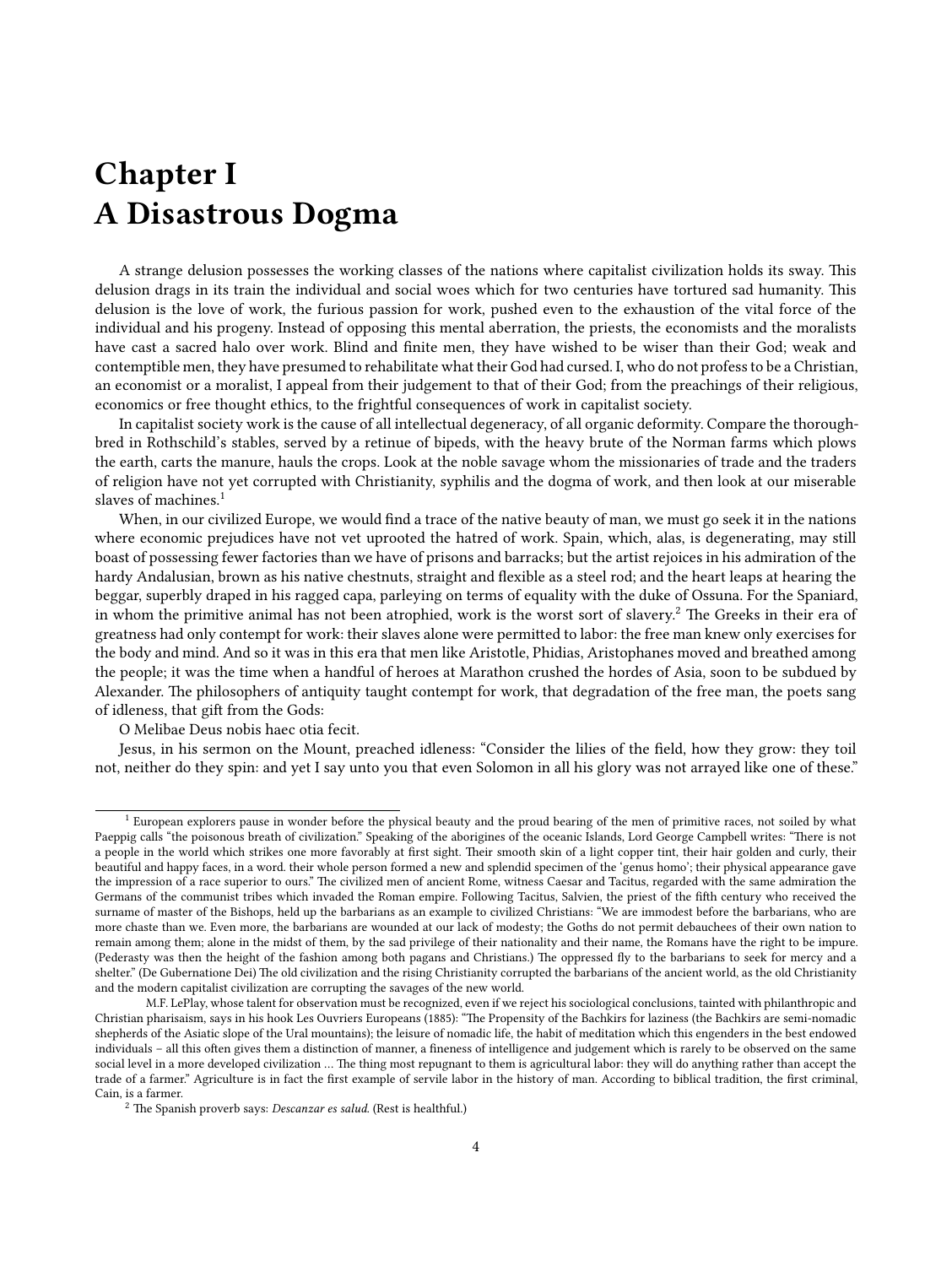Jehovah the bearded and angry god, gave his worshipers the supreme example of ideal laziness; after six days of work, he rests for all eternity.

On the other hand, what are the races for which work is an organic necessity? The Auvergnians; the Scotch, those Auvergnians of the British Isles; the Galicians, those Auvergnians of Spain; the Pomeranians, those Auvergnians of Germany; the Chinese, those Auvergnians of Asia. In our society which are the classes that love work for work's sake. The peasant proprietors, the little shopkeepers; the former bent double over their fields, the latter crouched in their shops, burrow like the mole in his subterranean passage and never stand up to look at nature leisurely.

And meanwhile the proletariat, the great class embracing all the producers of civilized nations, the class which in freeing itself will free humanity from servile toil and will make of the human animal a free being, – the proletariat, betraying its instincts, despising its historic mission, has let itself be perverted by the dogma of work. Rude and terrible has been its punishment. All its individual and social woes are born of its passion for work.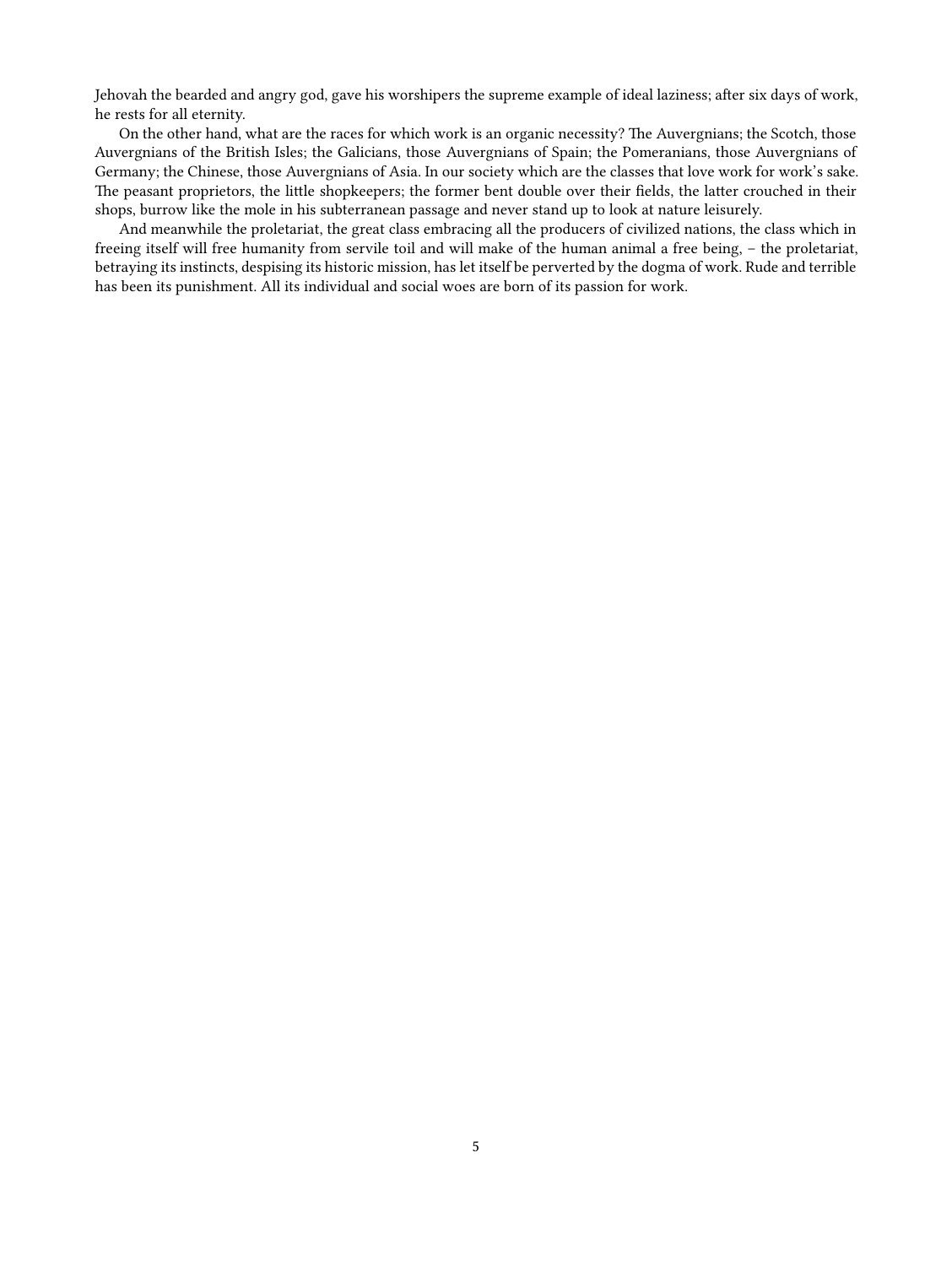### <span id="page-5-0"></span>**Chapter II Blessings of Work**

In 1770 at London, an anonymous pamphlet appeared under the title, An Essay on Trade and Commerce. It made some stir in its time. The author, a great philanthropist, was indignant that "the factory population of England had taken into its head the fixed idea that in their quality of Englishmen all the individuals composing it have by right of birth the privilege of being freer and more independent than the laborers of any country in Europe. This idea may have its usefulness for soldiers, since it stimulates their valor, but the less the factory workers are imbued with it the better for themselves and the state. Laborers ought never to look on themselves as independent of their superiors. It is extremely dangerous to encourage such infatuations in a commercial state like ours, where perhaps seven-eighths of the population have little or no property. The cure will not be complete until our industrial laborers are contented to work six days for the same sum which they now earn in four." Thus, nearly a century before Guizot, work was openly preached in London as a curb to the noble passions of man. "The more my people work, the less vices they will have", wrote Napoleon on May 5<sup>th</sup>, 1807, from Osterod. "I am the authority ... and I should be disposed to order that on Sunday after the hour of service be past, the shops be opened and the laborers return to their work." To root out laziness and curb the sentiments of pride and independence which arise from it, the author of the Essay on Trade proposed to imprison the poor in ideal "work-houses", which should become "houses of terror, where they should work fourteen hours a day in such fashion that when meal time was deducted there should remain twelve hours of work full and complete"

Twelve hours of work a day, that is the ideal of the philanthropists and moralists of the eighteenth century. How have we outdone this nec plus ultra! Modern factories have become ideal houses of correction in which the toiling masses are imprisoned, in which they are condemned to compulsory work for twelve or fourteen hours, not the men only but also women and children.<sup>1</sup> And to think that the sons of the heroes of the Terror have allowed themselves to be degraded by the religion of work, to the point of accepting, since 1848, as a revolutionary conquest, the law limiting factory labor to twelve hours. They proclaim as a revolutionary principle the Right to Work. Shame to the French proletariat! Only slaves would have been capable of such baseness. A Greek of the heroic times would have required twenty years of capitalist civilization before he could have conceived such vileness.

And if the miseries of compulsory work and the tortures of hunger have descended upon the proletariat more in number than the locusts of the Bible, it is because the proletariat itself invited them. This work, which in June 1848 the laborers demanded with arms in their hands, this they have imposed on their families; they have delivered up to the barons of industry their wives and children. With their own hands they have demolished their domestic hearths. With their own hands they have dried up the milk of their wives. The unhappy women carrying and nursing their babes have been obliged to go into the mines and factories to bend their backs and exhaust their nerves. With their own hands they have broken the life and the vigor of their children. Shame on the proletarians! Where are those neighborly housewives told of in our fables and in our old tales, bold and frank of speech, lovers of Bacchus. Where are those buxom girls, always on the move, always cooking, always singing, always spreading life, engendering life's joy, giving painless birth to healthy and vigorous children? … Today we have factory girls and women, pale drooping flowers, with impoverished blood, with disordered stomachs, with languid limbs … They have never known the pleasure of a healthful passion, nor would they be capable of telling of it merrily! And the children? Twelve hours of work for children! 0, misery. But not all the Jules Simon of the Academy of Moral and Political Science, not all the Germanys of jesuitism, could have invented a vice more degrading to the intelligence of the children, more corrupting of their instincts, more destructive of their organism than work in the vitiated atmosphere of the capitalist factory.

Our epoch has been called the century of work. It is in fact the century of pain, misery and corruption.

<sup>&</sup>lt;sup>1</sup> At the first Congress of Charities held at Brussels in 1817 one of the richest manufacturers of Marquette, near Lille, M. Scrive, to the plaudits of the members of the congress declared with the noble satisfaction of a duty performed: "We have introduced certain methods of diversion for the children. We teach them to sing during their work, also to count while working." That distracts them and makes them accept bravely "those twelve hours of labor which are necessary to procure their means of existence." Twelve hours of labor, and such labor, imposed on children less than twelve years old! The materialists will always regret that there is no hell in which to confine these Christian philanthropic murderers of childhood.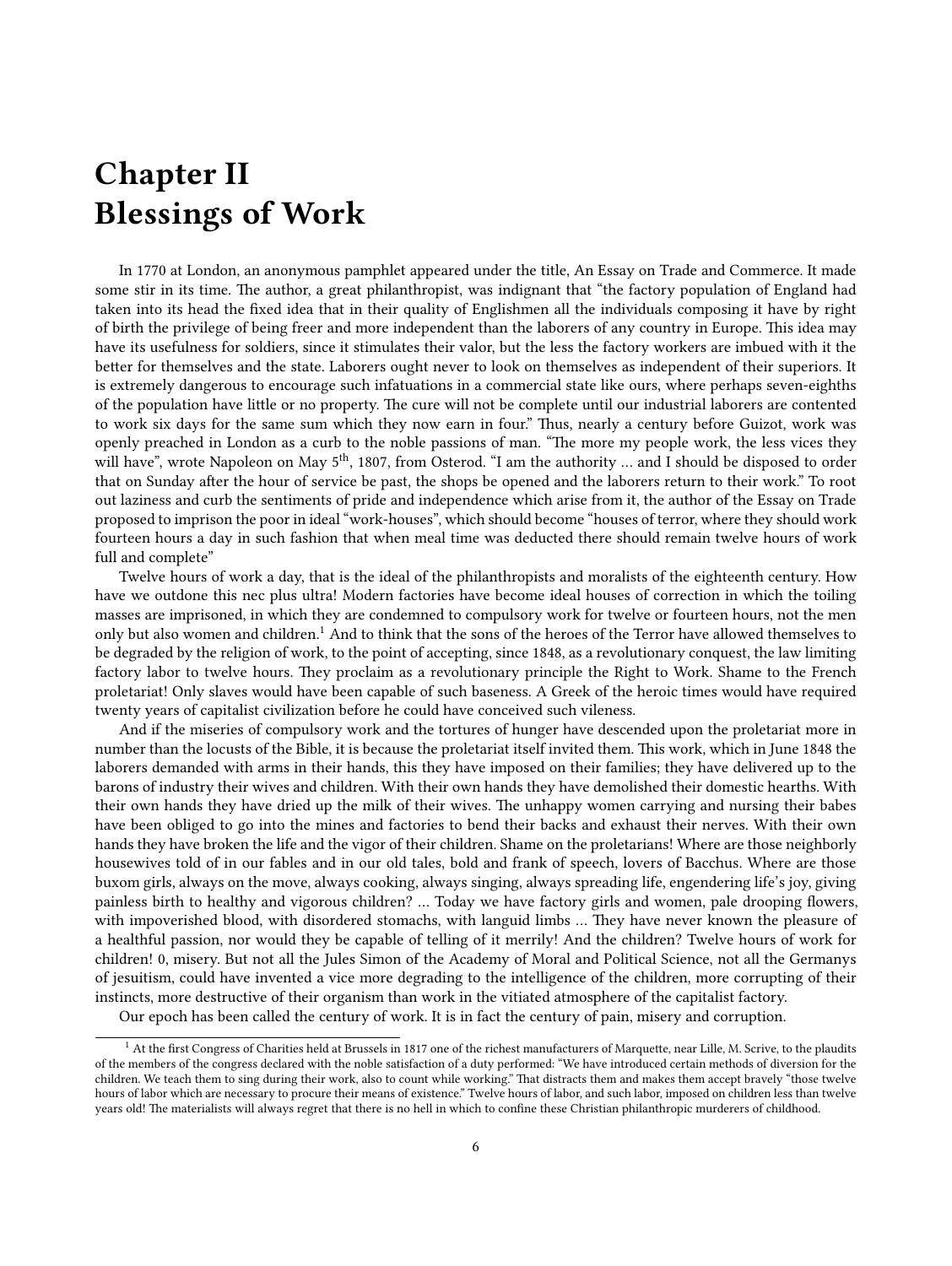And all the while the philosophers, the bourgeois economists – from the painfully confused August Comte to the ludicrously clear Leroy Beaulieu; the people of bourgeois literature – from the quackishly romantic Victor Hugo to the artlessly grotesque Paul de Kock, – all have intoned nauseating songs in honor of the god Progress, the eldest son of Work. Listen to them and you would think that happiness was soon to reign over the earth, that its coming was already perceived. They rummaged in the dust of past centuries to bring back feudal miseries to serve as a somber contrast to the delights of the present times. Have they wearied us, these satisfied people, yesterday pensioners at the table of the nobility, today pen-valets of the capitalist class and fatly paid? Have they reckoned us weary of the peasant, such as La Bruyere described him? Well, here is the brilliant picture of proletarian delights in the year of capitalist progress 1840, Penned by one of their own men, Dr. Villerme, member of the Institute, the same who in 1848 was a member of that scientific society (Thiers, Cousin, Passy, Blanqui, the academician, were in it), which disseminated among the masses the nonsense of bourgeois economics and ethics.

It is of manufacturing Alsace that Dr. Villerme speaks, – the Alsace of Kestner and Dollfus, those flowers of industrial philanthropy and republicanism. But before the doctor raises up before us his picture of proletarian miseries, let us listen to an Alsatian manufacturer, Mr. Th. Mieg, of the house of Dollfus, Mieg & Co., depicting the condition of the old-time artisan: "At Mulhouse fifty years ago (in 1813, when modern mechanical industry was just arising) the laborers were all children of the soil, inhabiting the town and the surrounding villages, and almost all owning a house and often a little field."<sup>2</sup> It was the golden age of the laborer. But at that time Alsatian industry did not deluge the world with its cottons, nor make millionaires out of its Dollfus and Koechlin. But twenty-five years after, when Villerme visited Alsace, the modern Minotaur, the capitalist workshop, had conquered the country; in its insatiable appetite for human labor it had dragged the workmen from their hearths, the better to wring them and press out the labor which they contained. It was by thousands that the workers flocked together at the signal of the steam whistle.

A great number, – says Villerme – five thousand out of seventeen thousand, were obliged by high rents to lodge in neighboring villages. Some of them lived three or four miles from the factory where they worked.

At Mulhouse in Dornach, work began at five o'clock in the morning and ended at eight o'clock in the evening, summer and winter. It was a sight to watch them arrive each morning into the city and depart each evening. Among them were a multitude of women, pale, often walking bare-footed through the mud, and who for lack of umbrellas when the rain or snow fell, wore their aprons or skirts turned up over their heads. There was a still larger number of young children, equally dirty, equally pale, covered with rags, greasy from the machine oil which drops on them while they work. They were better protected from the rain because their clothes shed water; but unlike the women just mentioned, they did not carry their day's provisions in a basket, but they carried in their hands or hid under their clothing as best they might, the morsel of bread which must serve them as food until time for them to return home.

Thus to the strain of an insufferably long day – at least fifteen hours – is added for these wretches the fatigue of the painful daily journeys. Consequently they reach home overwhelmed by the need of sleep, and next day they rise before they are completely rested in order to reach the factory by the opening time.

Now, look at the holes in which were packed those who lodge in the town: "I saw at Mulhouse in Dornach, and the neighboring houses, some of those miserable lodgings where two families slept each in its corner on straw thrown on the floor and kept in its place by two planks … This wretchedness among the laborers of the cotton industry in the department of the upper Rhine is so extreme that it produces this sad result, that while in the families of the manufacturers, merchants, shop-keepers or factory superintendents, half of the children reach their twenty-first year, this same half ceases to exist before the lapse of two years in the families of weavers and cotton spinners."

Speaking of the labor of the workshop, Villerme adds: "It is not a work, a task, it is a torture and it is inflicted on children of six to eight years. It is this long torture day after day which wastes away the laborers in the cotton spinning factories". And as to the duration of the work Villerme observes, that the convicts in prisons work but ten hours, the slaves in the west Indies work but nine hours, while there existed in France after its Revolution of 1789, which had proclaimed the pompous Rights of Man "factories where the day was sixteen hours, out of which the laborers were allowed only an hour and a half for meals."<sup>3</sup>

 $^2$  Speech delivered before the International Society of Practical Studies in Social Economics, at Paris in May 1863, and published in the French Economist or the same epoch.

 $3$  L.R. Villerme. Tableau de L'etat physique et moral des ouvriers dans les fabriques de coton, de laine et de soie (1840). It is not because Dollfus, Koechlin and other Alsacian manufacturers were republicans, patriots and protestant philanthropists that they treated their laborers in this way, for Blanqui, the academician, Reybaud, the prototype of Jerome Paturot, and Jules Simon have observed the same amenities for the working class among the very catholic and monarchical manufacturers of Lille and Lyons. These are capitalist virtues which harmonize delightfully with all political and religious convictions.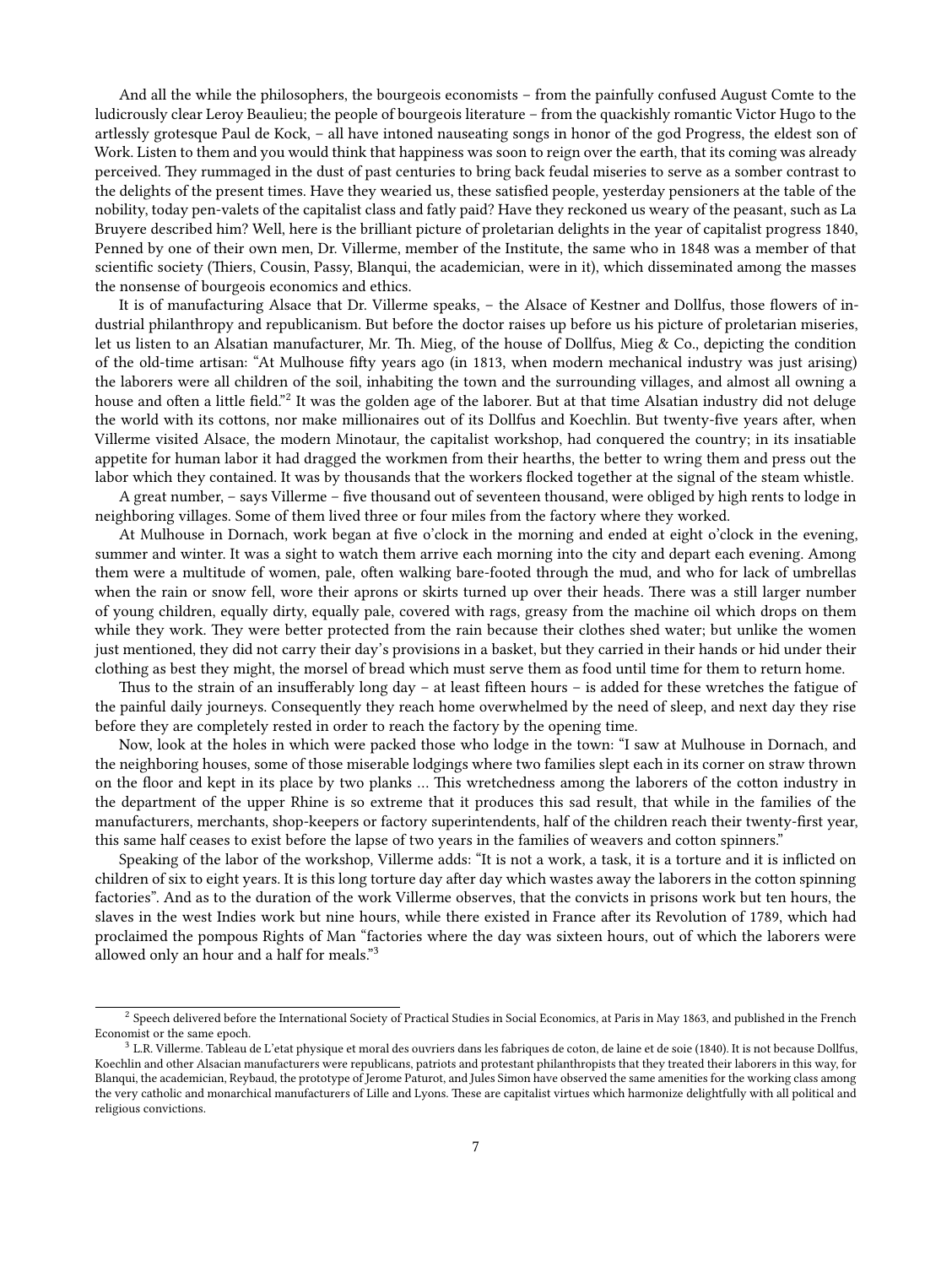What a miserable abortion of the revolutionary principles of the bourgeoisie! What woeful gifts from its god Progress! The philanthropists hail as benefactors of humanity those who having done nothing to become rich, give work to the poor. Far better were it to scatter pestilence and to poison the springs than to erect a capitalist factory in the midst of a rural population. Introduce factory work, and farewell joy, health and liberty; farewell to all that makes life beautiful and worth living.<sup>4</sup>

And the economists go on repeating to the laborers, "Work, to increase social wealth", and nevertheless an economist, Destutt de Tracy, answers: "It is in poor nations that people are comfortable, in rich nations they are ordinarily poor"; and his disciple Cherbuliez continues: "The laborers themselves in co-operating toward the accumulation of productive capital contribute to the event which sooner or later must deprive them of a part of their wages". But deafened and stupefied by their own howlings, the economists answer: "Work, always work, to create your prosperity", and in the name of Christian meekness a priest of the Anglican Church, the Rev. Mr. Townshend, intones: Work, work, night and day. By working you make your poverty increase and your poverty releases us from imposing work upon you by force of law. The legal imposition of work "gives too much trouble, requires too much violence and makes too much noise. Hunger, on the contrary, is not only a pressure which is peaceful, silent and incessant, but as it is the most natural motive for work and industry, it also provokes to the most powerful efforts." Work, work, proletarians, to increase social wealth and your individual poverty; work, work, in order that becoming poorer, you may have more reason to work and become miserable. Such is the inexorable law of capitalist production.

Because, lending ear to the fallacious words of the economists, the proletarians have given themselves up body and soul to the vice of work; they precipitate the whole of society into these industrial crises of over-production which convulse the social organism. Then because there is a plethora of merchandise and a dearth of purchasers, the shops are closed and hunger scourges the working people with its whip of a thousand lashes. The proletarians, brutalized by the dogma of work, not understanding that the over-work which they have inflicted upon themselves during the time of pretended prosperity is the cause of their present misery, do not run to the granaries of wheat and cry: "We are hungry, we wish to eat. True we have not a red cent, but beggars as we are, it is we, nevertheless, who harvested the wheat and gathered the grapes." They do not besiege the warehouse of Bonnet, or Jujurieux, the inventor of industrial convents, and cry out: "M. Bonnet, here are your working women, silk workers, spinners, weavers; they are shivering pitifully under their patched cotton dresses, yet it is they who have spun and woven the silk robes of the fashionable women of all Christendom. The poor creatures working thirteen hours a day had no time to think of their toilet. Now, they are out of work and have time to rustle in the silks they have made. Ever since they lost their milk teeth they have devoted themselves to your fortune and have lived in abstinence. Now they are at leisure and wish to enjoy a little of the fruits of their labor. Come, M. Bonnet, give them your silks, M. Harmel shall furnish his muslins, M. Pouyer-Quertier his calicos, M. Pinet his boots for their dear little feet, cold and damp. Clad from top to toe and gleeful, they will be delightful to look at. Come, no evasions, you are a friend of humanity, are you not, and a Christian into the bargain? Put at the disposal of your working girls the fortune they have built up for you out of their flesh; you want to help business, get your goods into circulation, – here are consumers ready at hand. Give them unlimited credit. You are simply compelled to give credit to merchants whom you do not know from Adam or Eve, who have given you nothing, not even a glass of water. Your working women will pay the debt the best they can. If at maturity they let their notes go to protest, and if they have nothing to attach, you can demand that they pay you in prayers. They will send you to paradise better than your black-gowned priests steeped in tobacco."

Instead of taking advantage of periods of crisis, for a general distribution of their products and a universal holiday, the laborers, perishing with hunger, go and beat their heads against the doors of the workshops. With pale faces, emaciated bodies, pitiful speeches they assail the manufacturers: "Good M. Chagot, sweet M. Schneider, give us work, it is not hunger, but the passion for work which torments us". And these wretches, who have scarcely the strength to stand upright, sell twelve and fourteen hours of work twice as cheap as when they had bread on the table. And the philanthropists of industry profit by their lockouts to manufacture at lower cost.

If industrial crises follow periods of overwork as inevitably as night follows day, bringing after them lockouts and poverty without end, they also lead to inevitable bankruptcy. So long as the manufacturer has credit he gives free rein to the rage for work. He borrows, and borrows again, to furnish raw material to his laborers, and goes on producing without considering that the market is becoming satiated and that if his goods don't happen to be sold, his notes will

<sup>4</sup> The Indians of the warlike tribes of Brazil kill their invalids and old people; they show their affection for them by putting an end to a life which is no longer enlivened by combats, feasts and dances. All primitive peoples have given these proofs of affection to their relatives: the Massagetae of the Caspian Sea (Herodotus), as well as the Wens of Germany and the Celts of Gaul. In the churches of Sweden even lately they preserved clubs called family clubs which served to deliver parents from the sorrows of old age. How degenerate are the modern proletarians to accept with patience the terrible miseries of factory labor!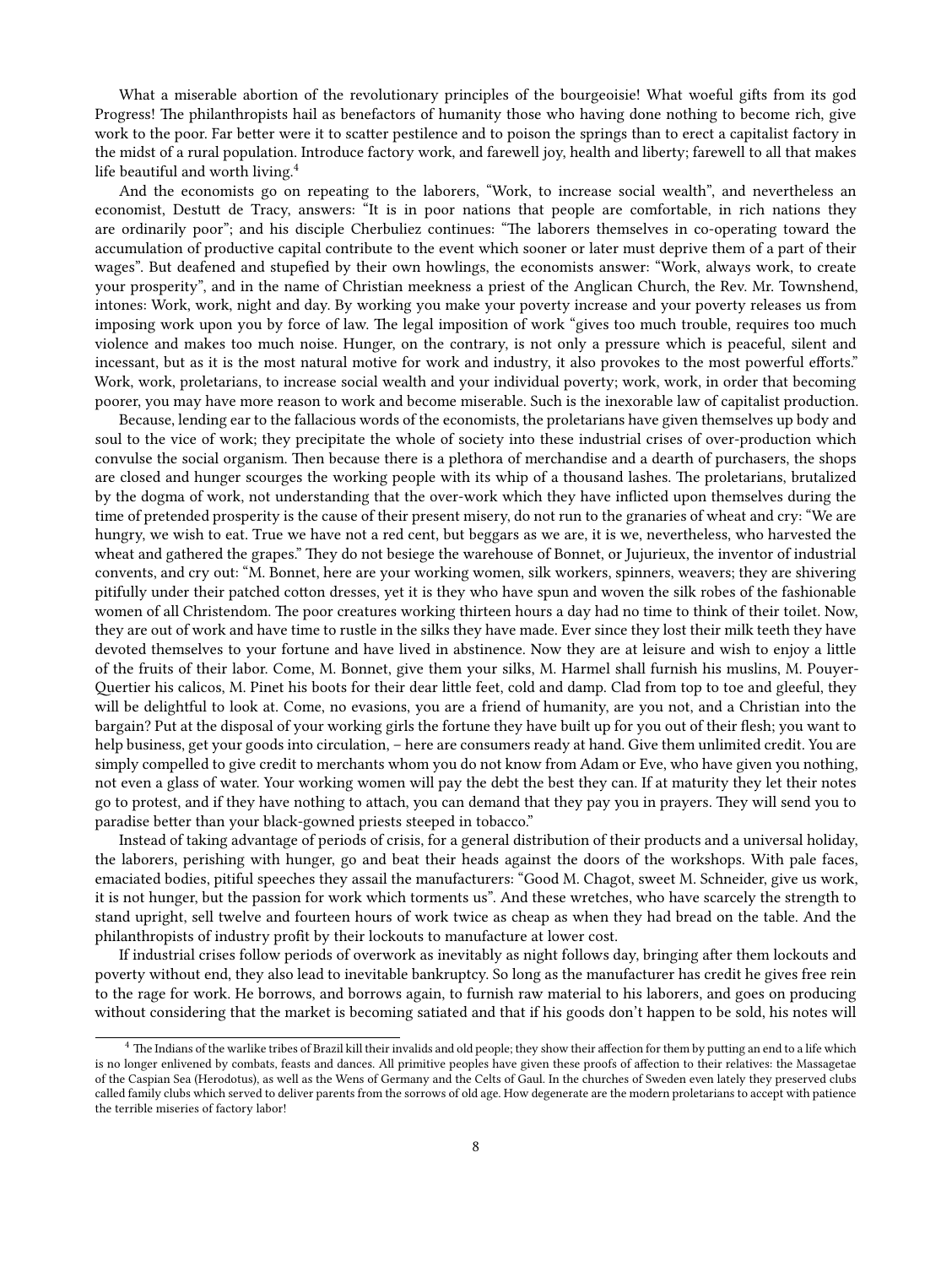still come due. At his wits' end, he implores the banker; he throws himself at his feet, offering his blood, his honor. "A little gold will do my business better", answers the Rothschild. "You have 20,000 pairs of hose in your warehouse; they are worth 20c. I will take them at 4c." The banker gets possession of the goods and sells them at 6c or 8c, and pockets certain frisky dollars which owe nothing to anybody: but the manufacturer has stepped back for a better leap. At last the crash comes and the warehouses disgorge. Then so much merchandise is thrown out of the window that you cannot imagine how it came in by the door. Hundreds of millions are required to figure the value of the goods that are destroyed. In the last century they were burned or thrown into the water.<sup>5</sup>

But before reaching this decision, the manufacturers travel the world over in search of markets for the goods which are heaping up. They force their government to annex Congo, to seize on Tonquin, to batter down the Chinese Wall with cannon shots to make an outlet for their cotton goods. In previous centuries it was a duel to the death between France and England as to which should have the exclusive privilege of selling to America and the Indies. Thousands of young and vigorous men reddened the seas with their blood during the colonial wars of the sixteenth, seventeenth and eighteenth centuries.

There is a surplus of capital as well as of goods. The financiers no longer know where to place it. Then they go among the happy nations who are leafing in the sun smoking cigarettes and they lay down railroads, erect factories and import the curse of work. And this exportation of French capital ends one fine morning in diplomatic complications. In Egypt, for example, France, England and Germany were on the point of hair-pulling to decide which usurers shall be paid first. Or it ends with wars like that in Mexico where French soldiers are sent to play the part of constables to collect bad debts.<sup>6</sup>

These individual and social miseries, however great and innumerable they may be, however eternal they appear, will vanish like hyenas and jackals at the approach of the lion, when the proletariat shall say "I will". But to arrive at the realization of its strength the proletariat must trample under foot the prejudices of Christian ethics, economic ethics and free-thought ethics. It must return to its natural instincts, it must proclaim the Rights of Laziness, a thousand times more noble and more sacred than the anaemic Rights of Man concocted by the metaphysical lawyers of the bourgeois revolution. It must accustom itself to working but three hours a day, reserving the rest of the day and night for leisure and feasting.

Thus far my task has been easy; I have had but to describe real evils well known, alas, by all of us; but to convince the proletariat that the ethics inoculated into it is wicked, that the unbridled work to which it has given itself up for the last hundred years is the most terrible scourge that has ever struck humanity, that work will become a mere condiment to the pleasures of idleness, a beneficial exercise to the human organism, a passion useful to the social organism only when wisely regulated and limited to a maximum of three hours a day; this is an arduous task beyond my strength. Only communist physiologists, hygienists and economists could undertake it. In the following pages I shall merely try to show that given the modern means of production and their unlimited reproductive power it is necessary to curb the extravagant passion of the laborers for work and to oblige them to consume the goods which they produce.

 $5$  At the Industrial Congress held in Berlin in Jan. 21st, 1879 the losses in the iron industry of Germany during the last crisis were estimated at \$109,056,000.

 $6$  M. Clemenceau's Justice said on April 6. 1880 in its financial department: "We have heard this opinion maintained, that even without pressure the billions of the war of 1870 would have been equally lost for France, that is under the form of loans periodically put out to balance the budgets of foreign countries; this is also our opinion." The loss of English capital on loans of South American Republics is estimated at a billion dollars. The French laborers not only produced the billion dollars paid Bismarck, but they continued to pay interest on the war indemnity to Ollivier, Girardin, Bazaine and other income drawers, who brought on the war and the rout. Nevertheless they still have one shred of consolation: these billions will not bring on a war of reprisal.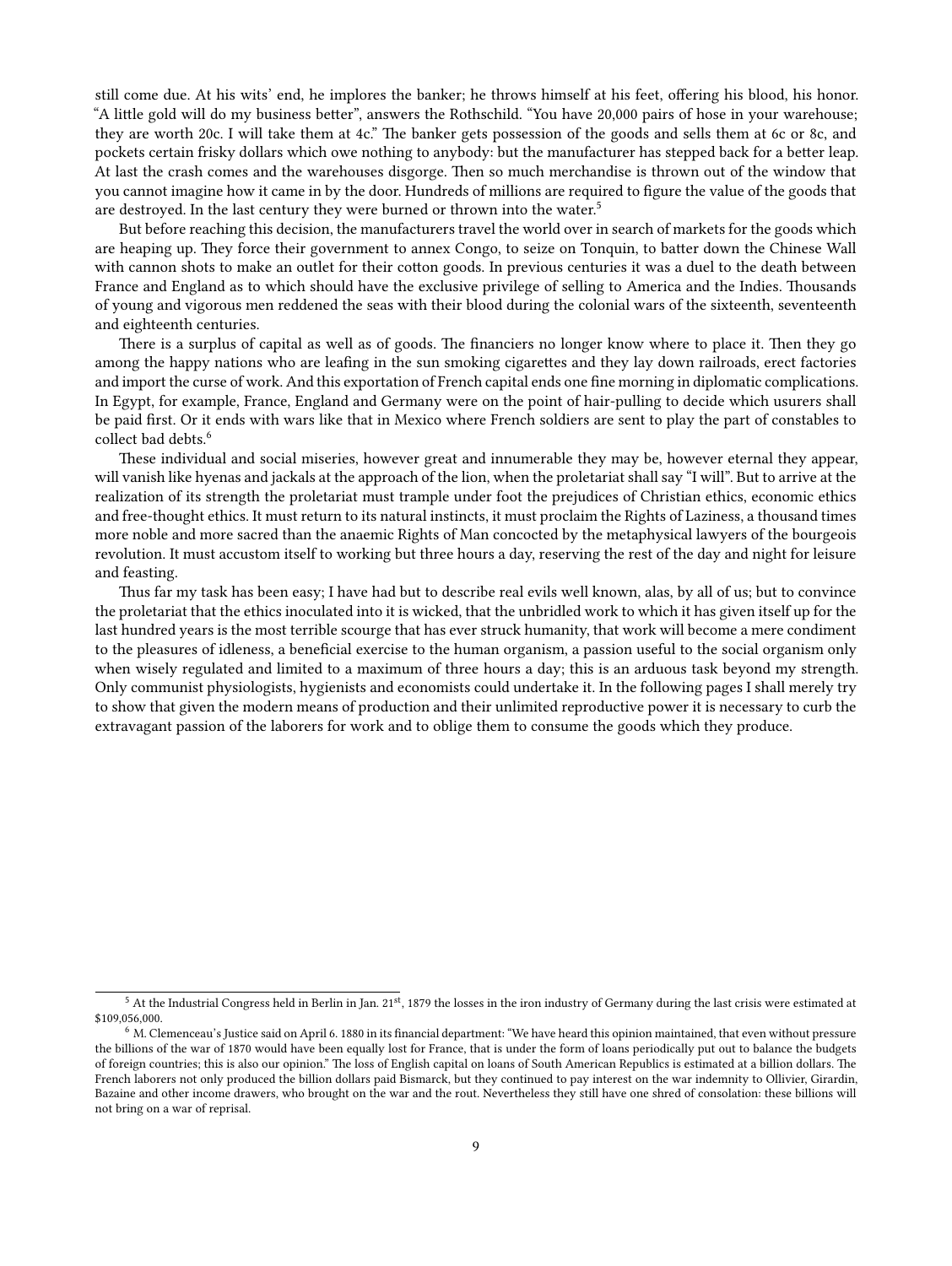## <span id="page-9-0"></span>**Chapter III The Consequences of Over-Production**

A Greek poet of Cicero's time, Antiparos, thus sang of the invention of the water-mill (for grinding grain), which was to free the slave women and bring back the Golden Age: "Spare the arm which turns the mill, 0, millers, and sleep peacefully. Let the cock warn you in vain that day is breaking. Demeter has imposed upon the nymphs the labor of the slaves, and behold them leaping merrily over the wheel, and behold the axle tree, shaken, turning with it's spokes and making the heavy rolling stone revolve. Let us live the life of our fathers, and let us rejoice in idleness over the gifts that the goddess grants us." Alas! The leisure, which the pagan poet announced, has not come. The blind, perverse and murderous passion for work transforms the liberating machine into an instrument for the enslavement of free men. Its productiveness impoverishes them.

A good working woman makes with her needles only five meshes a minute, while certain circular knitting machines make 30,000 in the same time. Every minute of the machine is thus equivalent to a hundred hours of the workingwomen's labor, or again, every minute of the machine's labor, gives the working women ten days of rest. What is true for the knitting industry is more or less true for all industries reconstructed by modern machinery. But what do we see? In proportion as the machine is improved and performs man's work with an ever increasing rapidity and exactness, the laborer, instead of prolonging his former rest times, redoubles his ardor, as if he wished to rival the machine. O, absurd and murderous competition!

That the competition of man and the machine might have free course, the proletarians have abolished wise laws which limited the labor of the artisans of the ancient guilds; they have suppressed the holidays.<sup>1</sup> Because the producers of that time worked but five days out of seven, are we to believe the stories told by lying economists that they lived on nothing but air and fresh water? Not so, they had leisure to taste the joys of earth, to make love and to frolic, to banquet joyously in honor of the jovial god of idleness. Gloomy England, immersed in protestantism, was then called "Merrie England." Rabelais, Quevedo, Cervantes, and the unknown authors of the romances make our mouths water with their pictures of those monumental feasts<sup>2</sup> with which the men of that time regaled themselves between two battles and two devastations, in which everything "went by the barrel" Jordaens and the Flemish School have told the story of these feasts in their delightful pictures. Where, O, where, are the sublime gargantuan stomachs of those days; where are the sublime brains encircling all human thought? We have indeed grown puny and degenerate. Embalmed beef, potatoes, doctored wine and Prussian schnaps, judiciously combined with compulsory labor have weakened our

<sup>&</sup>lt;sup>1</sup> Under the old regime, the laws of the church guaranteed the laborer ninety rest days, fifty-two Sundays and thirty-eight holidays, during which he was strictly forbidden to work. This was the great crime of catholicism, the principal cause of the irreligion of the industrial and commercial bourgeoisie: under the revolution, when once it was in the saddle, it abolished the holidays and replaced the week of seven days by that of ten, in order that the people might no longer have more than one rest day out of the ten. It emancipated the laborers from the yoke of the church in order the better to subjugate them under the yoke of work.

The hatred against the holidays does not appear until the modern industrial and commercial bourgeoisie takes definite form, between the fifteenth and sixteenth centuries. Henry IV asked of the Pope that they be reduced. He refused because "one of the current heresies of the day is regarding feasts" (Letters of Cardinal d'Ossat). But in 1666 Perefixus, archbishop of Paris, suppressed seventeen of them in his diocese. Protestantism, which was the Christian religion adapted to the new industrial and commercial needs of the bourgeoisie, was less solicitous for the people's rest. It dethroned the saints in heaven in order to abolish their feast days on earth.

Religious reform and philosophical free thought were but pretexts which permitted the jesuitical and rapacious bourgeoisie to pilfer the feast days of the people.

<sup>&</sup>lt;sup>2</sup> These gigantic feasts lasted for weeks. Don Rodrigo de Lara wins his bride by expelling the Moors from old Calatrava, and the Romancero relates the story:

*les bodas fueron en Burgos*

*Las tornabodas en Salas:*

*En bodas y tornabodas*

*Pasaron slete semanas*

*Tantas vienen de las gentes Que no caben por las plazas*

<sup>(</sup>The wedding was at Bourges, the infaring at Salas. In the wedding and the infaring seven weeks were spent. So many people came that the town could not hold them …) The men of these seven-weeks weddings were the heroic soldiers of the wars of independence.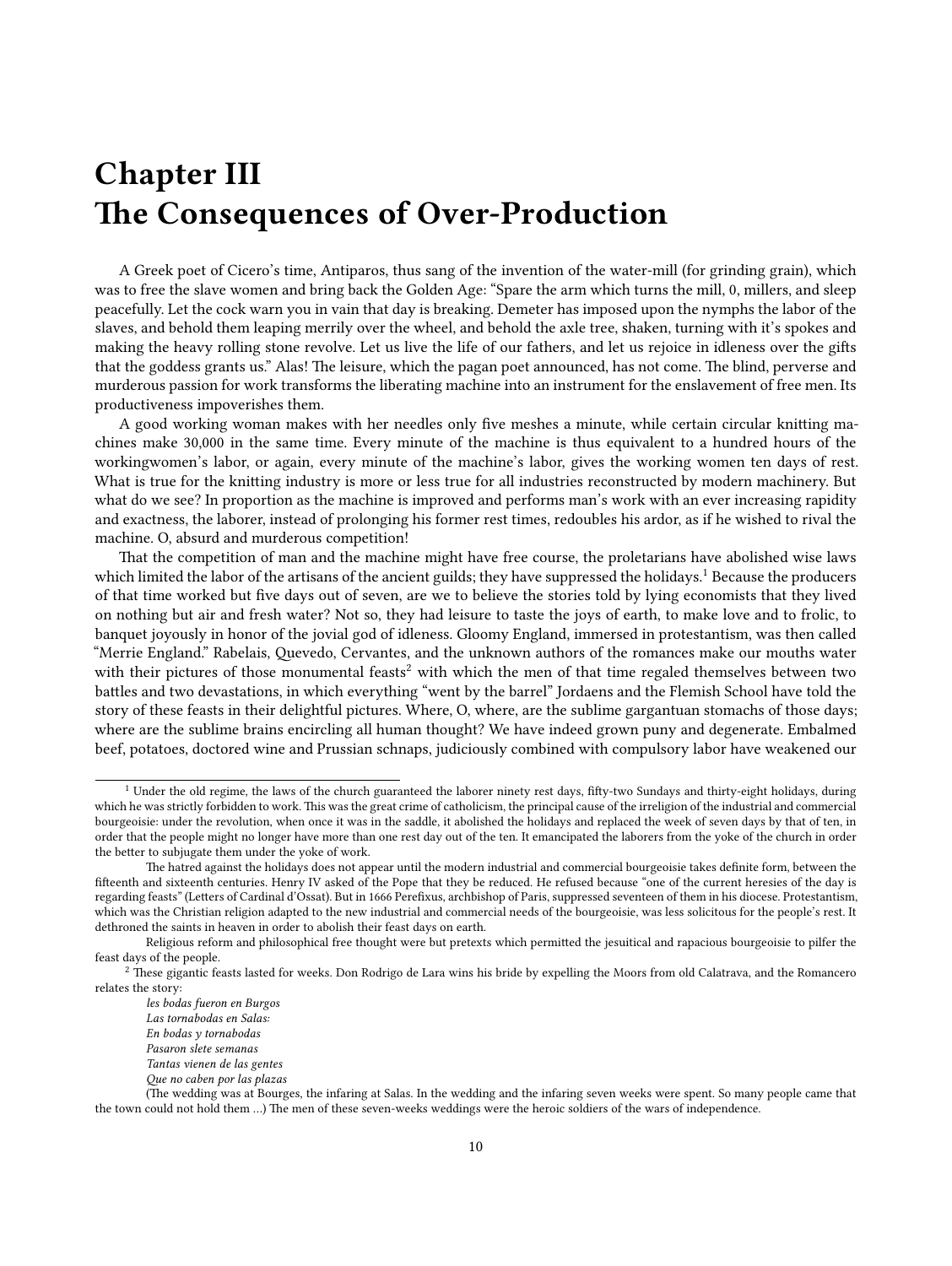bodies and narrowed our minds. And the times when man cramps his stomach and the machine enlarges its out-put are the very times when the economists preach to us the Malthusian theory, the religion of abstinence and the dogma of work. Really it would be better to pluck out such tongues and throw them to the dogs.

Because the working class, with its simple good faith, has allowed itself to be thus indoctrinated, because with its native impetuosity it has blindly hurled itself into work and abstinence, the capitalist class has found itself condemned to laziness and forced enjoyment, to unproductiveness and over consumption. But if the over-work of the laborer bruises his flesh and tortures his nerves, it is also fertile in griefs for the capitalist.

The abstinence to which the productive class condemns itself obliges the capitalists to devote themselves to the overconsumption of the products turned out so riotously by the laborers. At the beginning of capitalist production a century or two ago, the capitalist was a steady man of reasonable and peaceable habits. He contented himself with one wife or thereabouts. He drank only when he was thirsty and ate only when he was hungry. He left to the lords and ladies of the court the noble virtues of debauchery. Today every son of the newly rich makes it incumbent upon himself to cultivate the disease for which quicksilver is a specific in order to justify the labors imposed upon the workmen in quicksilver mines; every capitalist crams himself with capons stuffed with truffles and with the choicest brands of wine in order to encourage the breeders of blooded poultry and the growers of Bordelais. In this occupation the organism rapidly becomes shattered, the hair falls out, the gums shrink away from the teeth, the body becomes deformed, the stomach obtrudes abnormally, respiration becomes difficult, the motions become labored, the joints become stiff, the fingers knotted. Others, too feeble in body to endure the fatigues of debauchery, but endowed with the bump of philanthropic discrimination, dry up their brains over political economy, or juridical philosophy in elaborating thick soporific books to employ the leisure hours of compositors and pressmen. The women of fashion live a life of martyrdom, in trying on and showing off the fairy-like toilets which the seamstresses die in making. They shift like shuttles from morning until night from one gown into another. For hours together they give up their hollow heads to the artists in hair, who at any cost insist on assuaging their passion for the construction of false chignons. Bound in their corsets, pinched in their boots, decollette to make a coal-miner blush, they whirl around the whole night through at their charity balls in order to pick up a few cents for poor people, – sanctified souls!

To fulfill his double social function of non-producer and over-consumer, the capitalist was not only obliged to violate his modest taste, to lose his laborious habits of two centuries ago and to give himself up to unbounded luxury, spicy indigestibles and syphilitic debauches, but also to withdraw from productive labor an enormous mass of men in order to enlist them as his assistants.

Here are a few figures to prove how colossal is this waste of productive forces. According to the census of 1861, the population of England and Wales comprised 20,066,244 persons, 9,776,259 male and 10,289,965 female. If we deduct those too old of too young to work, the unproductive women, boys and girls, then the "ideological professions", such as governors, policemen, clergy, magistrates, soldiers, prostitutes, artists, scientists, etc., next the people exclusively occupied with eating the labor of others under the form of land-rent, interest, dividends, etc… there remains a total of eight million individuals of both sexes and of every age, including the capitalists who function in production, commerce, finance, etc. Out of these eight millions the figures run:

| Agricultural laborers, including herdsmen, servants and farmers' daughters living at home | 1.098.261 |
|-------------------------------------------------------------------------------------------|-----------|
| Factory Workers in cotton, wool, hemp, linen silk, knitting                               | 642,607   |
| Mine Workers                                                                              | 565.835   |
| Metal Workers (blast furnaces, rolling mills, etc.)                                       | 396.998   |
| Domestics                                                                                 | 1.208.648 |

"If we add together the textile workers and the miners, we obtain the figures of 2,208,442; if to the former we add the metal workers, we have a total of 1,039,605 persons; that is to say, in each case a number below that of the modern domestic slaves. Behold the magnificent result of the capitalist exploitation of machines."<sup>3</sup> To this class of domestics, the size of which indicates the stage attained by capitalist civilization, must still be added the enormous class of unfortunates devoted exclusively to satisfying the vain and expensive tastes of the rich dasses: diamond cutters, lace-makers, embroiderers, binders of luxurious books, seamstresses employed on expensive gowns decorators of villas, etc.<sup>4</sup>

<sup>3</sup> Karl Marx's Capital.

<sup>&</sup>lt;sup>4</sup> "The Proportion in which the population of the country is employed as domestics in the service of the wealthy class indicates its progress in national wealth and civilization." (R.M. Martin, Ireland Before and After the Union, 1818). Gambetta, who has denied that there was a social question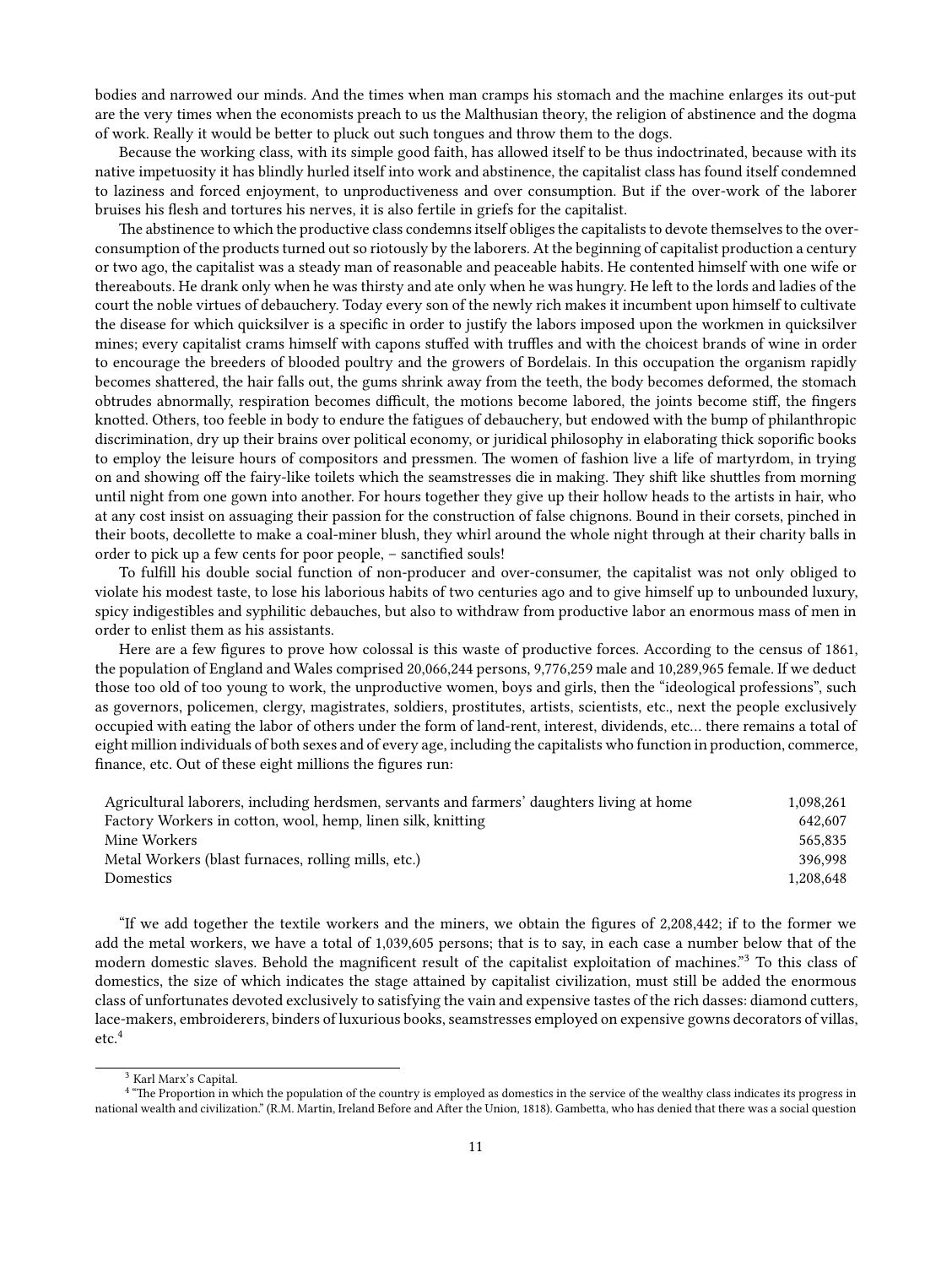Once settled down into absolute laziness and demoralized by enforced enjoyment, the capitalist class in spite of the injury involved in its new kind of life, adapted itself to it. Soon it began to look upon any change with horror. The sight of the miserable conditions of life resignedly accepted by the working class and the sight of the organic degradation engendered by the depraved passion for work increased its aversion for all compulsory labor and all restrictions of its pleasures. It is precisely at that time that, without taking into account the demoralization which the capitalist class had imposed upon itself as a social duty, the proletarians took it into their heads to inflict work on the capitalists Artless as they were, they took seriously the theories of work proclaimed by the economists and moralists, and girded up their loins to inflict the practice of these theories upon the capitalists. The proletariat hoisted the banner, "He who will not work Neither shall he Eat". Lyons in 1831 rose up for bullets or work. The federated laborers of March 1871 called their uprising "The Revolution of Work". To these outbreaks of barbarous fury destructive of all capitalist joy and laziness, the capitalists had no other answer than ferocious repression, but they know that if they have been able to repress these revolutionary explosions, they have not drowned in the blood of these gigantic massacres the absurd idea of the proletariat wishing to inflict work upon the idle and reputable classes, and it is to avert this misfortune that they surround themselves with guards, policemen, magistrates and jailors, supported in laborious unprodutiveness. There is no more room for illusion as to the function of modern, armies. They are permanently maintained only to suppress the "enemy within". Thus the forts of Paris and Lyons have not been built to defend the city against the foreigner, but to crush it in case of revolt. And if an unanswerable example be called for, we mention the army of Belgium, that paradise of capitalism. Its neutrality is guaranteed by the European powers, and nevertheless its army is one of the strongest in proportion to its population. The glorious battlefields of the brave Belgian army are the plains of the Borinage and of Charleroi. It is in the blood of the unarmed miners and laborers that the Belgian officers temper their swords and win their epaulets. The nations of Europe have not national armies but mercenary armies. They protect the capitalists against the popular fury which would condemn them to ten hours of mining or spinning. Again, while compressing its own stomach the working class has developed abnormally the stomach of the capitalist class, condemned to overconsumption.

For alleviation of its painful labor the capitalist class has withdrawn from the working class a mass of men far superior to those still devoted to useful production and has condemned them in their turn to unproductiveness and over-consumption. But this troop of useless mouths in spite of its insatiable voracity, does not suffice to consume all the goods which the laborers, brutalized by the dogma of work, produce like madmen, without wishing to consume them and without even thinking whether people will be found to consume them.

Confronted with this double madness of the laborers killing themselves with over-production and vegetating in abstinence, the great problem of capitalist production is no longer to find producers and to multiply their powers but to discover consumers, to excite their appetites and create in them fictitious needs. Since the European laborers, shivering with cold and hunger, refuse to near the stuffs they weave, to drink the wines from the vineyards they tend, the poor manufacturers in their goodness of heart must run to the ends of the earth to find people to wear the clothes and drink the wines: Europe exports every year goods amounting to billions of dollars to the four corners of the earth, to nations that have no need of them.<sup>5</sup> But the explored continents are no longer vast enough. Virgin countries are needed. European manufacturers dream night and day of Africa, of a lake in the Saharan desert, of a railroad to the Soudan. They anxiously follow the progress of Livingston, Stanley, Du Chaillu; they listen open-mouthed to the marvelous tales of these brave travelers. What unknown wonders are contained in the "dark continent"! Fields are sown with elephants' teeth, rivers of cocoanut oil are dotted with gold, millions of backsides, as bare as the faces of Dufaure and Girardin, are awaiting cotton goods to teach them decency, and bottles of schnaps and bibles from which they may learn the virtues of civilization.

But all to no purpose: the over-fed capitalist, the servant class greater in numbers than the productive class, the foreign and barbarous nations, gorged with European goods; nothing, nothing can melt away the mountains of products heaped up higher and more enormous than the pyramids of Egypt. The productiveness of European laborers defies all consumption, all waste.

The manufacturers have lost their bearings and know not which way to turn. They can no longer find the raw material to satisfy the lawless depraved passion of their laborers for work. In our woolen districts dirty and half

ever since he ceased to be the poverty-stricken lawyer or the Cafe Procope, undoubtedly alluded to this ever-increasing domestic class when he announced the advent of new social strata.

<sup>5</sup> Two examples: The English government to satisfy the peasants of India, who in spite of the periodical famines desolating their country insist on cultivating poppies instead of rice or wheat, has been obliged to undertake bloody wars in order to impose upon the Chinese Government the free entry of Indian opium. The savages of Polynesia. in spite of the mortality resulting from it are obliged to clothe themselves in the English fashion in order to consume the products of the Scotch distilleries and the Manchester cotton mills.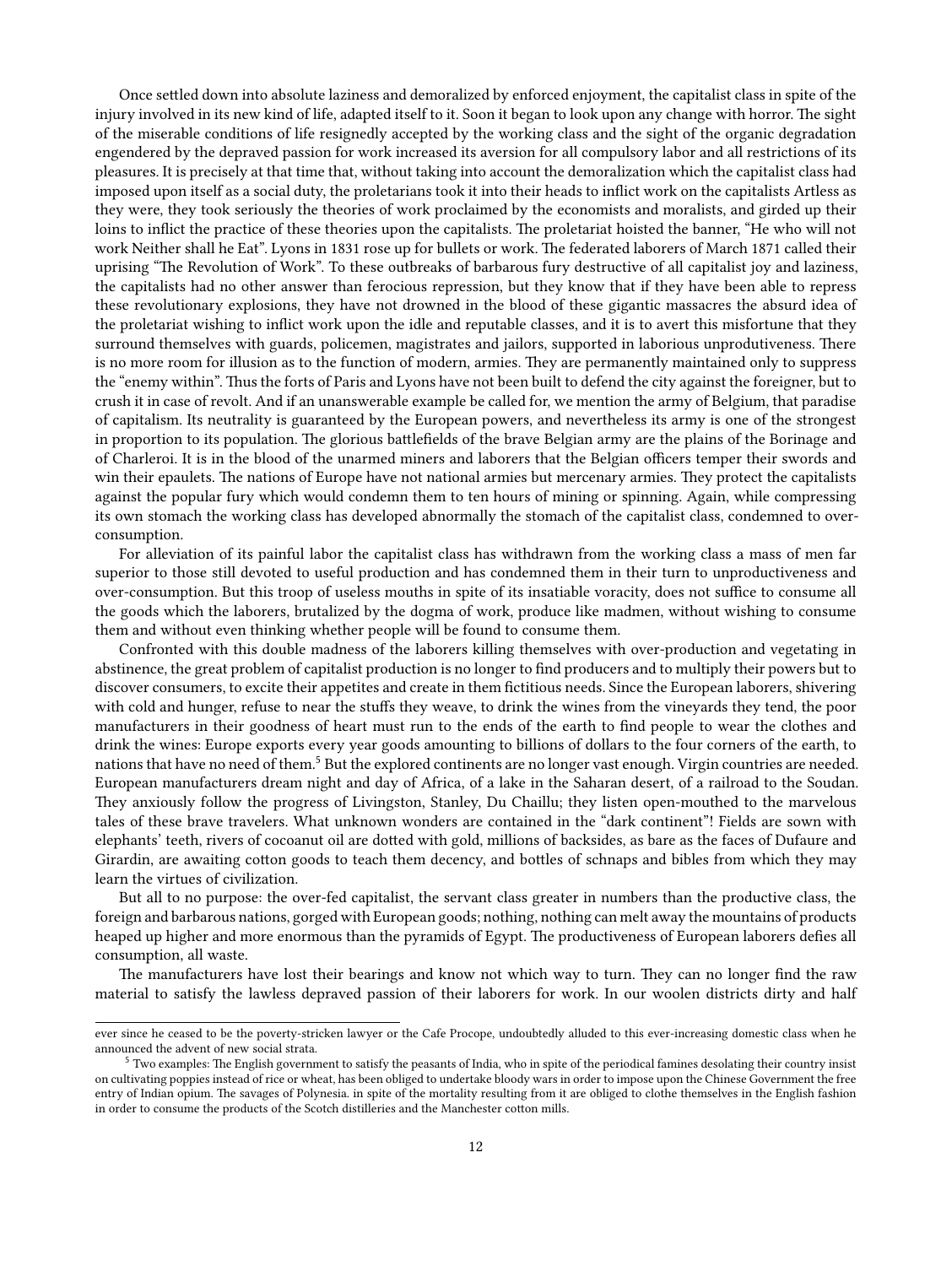rotten rags are raveled out to use in making certain cloths sold under the name of renaissance, which have about the same durability as the promises made to voters. At Lyons, instead of leaving the silk fiber in its natural simplicity and suppleness, it is loaded down with mineral salts, which while increasing its weight, make it friable and far from durable. All our products are adulterated to aid in their sale and shorten their life. Our epoch will be called the "Age of adulteration" just as the first epochs of humanity received the names of "The Age of Stone", "The Age of Bronze", from the character of their production. Certain ignorant people accuse our pious manufacturers of fraud, while in reality the thought which animates them is to furnish work to their laborers, who cannot resign themselves to living with their arms folded. These adulterations, whose sole motive is a humanitarian sentiment, but which bring splendid profits to the manufacturers who practice them, if they are disastrous for the quality of the goods, if they are an inexhaustible source of waste in human labor, nevertheless prove the ingenuous philanthropy of the capitalists, and the horrible perversion of the laborers, who to gratify their vice for work oblige the manufacturers to stifle the cries of their conscience and to violate even the laws of commercial honesty.

And nevertheless, in spite of the over-production of goods, in spite of the adulterations in manufacturing, the laborers encumber the market in countless numbers imploring: Work! Work! Their super abundance ought to compel them to bridle their passion; on the contrary it carries it to the point of paroxysm. Let a chance for work present itself, thither they rush; then they demand twelve, fourteen hours to glut their appetite for work, and the next day they are again thrown out on the pavement with no more food for their vice. Every year in all industries lockouts occur with the regularity of the seasons. Over-work, destructive of the organism, is succeeded by absolute rest during two or four months, and when work ceases the pittance ceases. Since the vice of work is diabolically attached to the heart of the laborers, since its requirements stifle all the other instincts of nature, since the quantity of work required by society is necessarily limited by consumption and by the supply of raw materials, why devour in six months the work of a whole year; why not distribute it uniformly over the twelve months and force every workingman to content himself with six or five hours a day throughout the year instead of getting indigestion from twelve hours during six months. Once assured of their daily portion of work, the laborers will no longer be jealous of each other, no longer fight to snatch away work from each other's hands and bread from each other's mouths, and then, not exhausted in body and mind, they will begin to practice the virtues of laziness.

Brutalized by their vice, the laborers have been unable to rise to the conception of this fact, that to have work for all it is necessary to apportion it like water on a ship in distress. Meanwhile certain manufacturers in the name of capitalist exploitation have for a long time demanded a legal limitation of the work day. Before the commission of 1860 on professional education, one of the greatest manufacturers of Alsace, M. Bourcart of Guebwiller, declared: "The day of twelve hours is excessive and ought to be reduced to eleven, while work ought to be stopped at two o'clock on Saturday. I advise the adoption of this measure, although it may appear onerous at first sight. We have tried it in our industrial establishments for four years and find ourselves the better for it, while the average production, far from having diminished, has increased." In his study of machines M.F. Passy quotes the following letter from a great Belgian manufacturer M. Ottevaere: "Our machines, although the same as those of the English spinning mills, do not produce what they ought to produce or what those same machines would produce in England, although the spinners there work two hours a day less. We all work two good hours too much. I am convinced that if we worked only eleven hours instead of thirteen we should have the same product and we should consequently produce more economically." Again, M. Leroy Beaulieu affirms that it is a remark of a great Belgian manufacturer that the weeks in which a holiday falls result in a product not less than ordinary weeks.<sup>6</sup>

An aristocratic government has dared to do what a people, duped in their simplicity by the moralists, never dared. Despising the lofty and moral industrial considerations of the economists, who like the birds of ill omen, croaked that to reduce by one hour the work in factories was to decree the ruin of English industry, the government of England has forbidden by a law strictly enforced to work more than ten hours a day, and as before England remains the first industrial nation of the world.

The experiment tried on so great a scale is on record; the experience of certain intelligent capitalists is on record. They prove beyond a doubt that to strengthen human production it is necessary to reduce the hours of labor and multiply the pay days and feast days, yet the French nation is not convinced. But if the miserable reduction of two hours has increased English production by almost one-third in ten years, what breathless speed would be given to French production by a legal limitation of the working day to three hours. Cannot the laborers understand that by over-working themselves they exhaust their own strength and that of their progeny, that they are used up and long before their time come to be incapable of any work at ail, that absorbed and brutalized by this single vice they are

<sup>6</sup> Paul Leroy-Beaulieu, *La Question Ouvriere au XIX siecle*, 1872.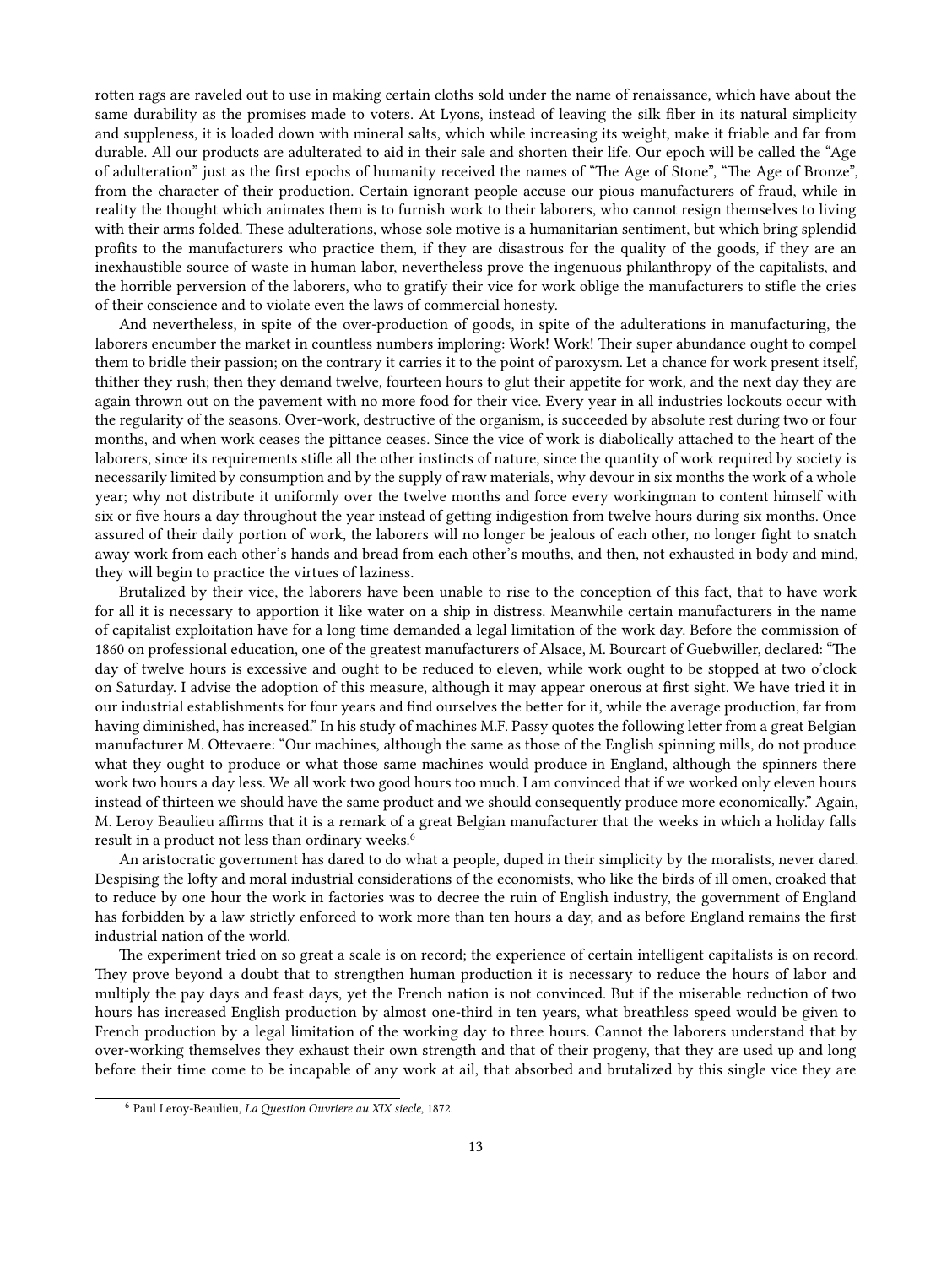no longer men but pieces of men, that they kill within themselves all beautiful faculties, to leave nothing alive and flourishing except the furious madness for work. Like Arcadian parrots, they repeat the lesson of the economist: "Let us work, let us work to increase the national wealth." O, idiots, it is because you work too much that the industrial equipment develops slowly. Stop braying and listen to an economist, no other than M.L.Reybaud, whom we were fortunate enough to lose a few months ago. "It is in general by the conditions of hand-work that the revolution in methods of labor is regulated. As long as handwork furnishes its services at a low price, it is lavished, while efforts are made to economize it when its services become more costly."<sup>7</sup>

To force the capitalists to improve their machines of wood and iron it is necessary to raise wages and diminish the working hours of the machines of flesh and blood. Do you ask for proofs? They can be furnished by the hundreds. In spinning, the self-acting mule was invented and applied at Manchester because the spinners refused to work such long hours as before. In America the machine is invading all branches of farm production, from the making of butter to the weeding of wheat. Why, because the American, free and lazy, would prefer a thousand deaths to the bovine life of the French peasant. Plowing, so painful and so crippling to the laborer in our glorious France, is in the American West an agreeable open-air pastime, which he practices in a sitting posture, smoking his pipe nonchalantly.

<sup>7</sup> Louis Reybaud, *Le coton, son regime, ses problemes* (1863).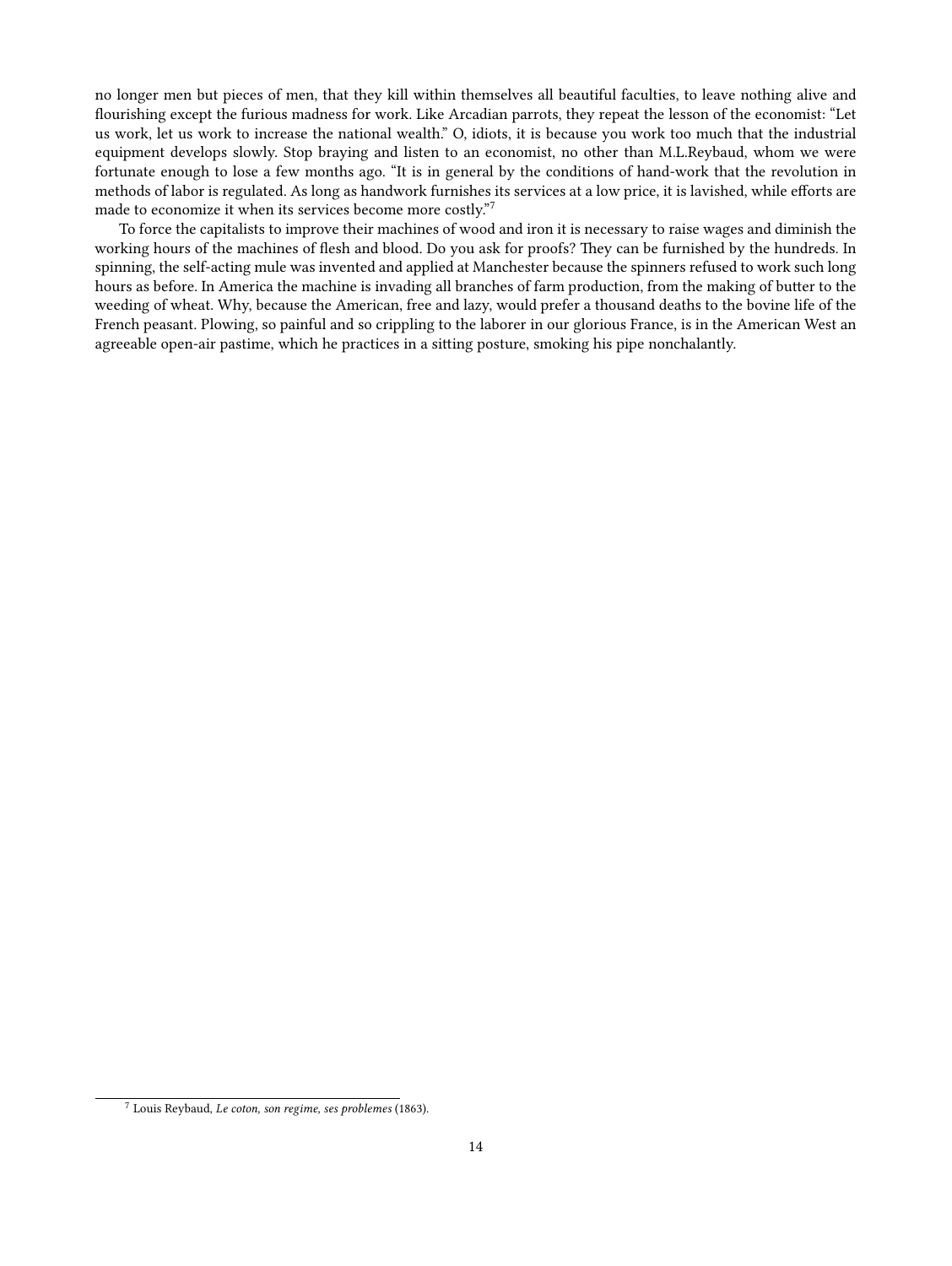### <span id="page-14-0"></span>**Chapter IV New Songs to New Music**

We have seen that by diminishing the hours of labor new mechanical forces will be conquered for social production. Furthermore, by obliging the laborers to consume their products the army of workers will be immensely increased. The capitalist class once relieved from its function of universal consumer will hasten to dismiss its train of soldiers, magistrates, journalists, procurers, which it has withdrawn from useful labor to help it in consuming and wasting. Then the labor market will overflow. Then will be required an iron law to put a limit on work. It will be impossible to find employment for that swarm of former unproductives, more numerous than insect parasites, and after them must be considered all those who provide for their needs and their vain and expensive tastes. When there are no more lackeys and generals to decorate, no more free and married prostitutes to be covered with laces, no more cannons to bore, no more palaces to build, there will be need of severe laws to compel the working women and working men who have been employed on embroidered laces, iron workings, buildings, to take the hygienic and calisthenic exercises requisite to re-establish their health and improve their race. When once we begin to consume European products at home instead of sending them to the devil, it will be necessary that the sailors, dock handlers and the draymen sit down and learn to twirl their thumbs. The happy Polynesians may then love as they like without fearing the civilized Venus and the sermons of European moralists.

And that is not all: In order to find work for all the non-producers of our present society, in order to leave room for the industrial equipment to go on developing indefinitely, the working class will be compelled, like the capitalist class, to do violence to its taste for abstinence and to develop indefinitely its consuming capacities. Instead of eating an ounce or two of gristly meat once a day, when it eats any, it will eat juicy beefsteaks of a pound or two; instead of drinking moderately of bad wine, it will become more orthodox than the pope and will drink broad and deep bumpers of Bordeaux and Burgundy without commercial baptism and will leave water to the beasts.

The proletarians have taken into their heads to inflict upon the capitalists ten hours of forge and factory; that is their great mistake, because of social antagonisms and civil wars. Work ought to be forbidden and not imposed. The Rothschilds and other capitalists should be allowed to bring testimony to the fact that throughout their whole lives they have been perfect vagabonds, and if they swear they wish to continue to live as perfect vagabonds in spite of the general mania for work, they should be pensioned and should receive every morning at the city hall a five-dollar gold piece for their pocket money. Social discords will vanish. Bond holders and capitalists will be first to rally to the popular party, once convinced that far from wishing them harm, its purpose is rather to relieve them of the labor of over-consumption and waste, with which they have been overwhelmed since their birth. As for the capitalists who are incapable of proving their title to the name of vagabond, they will be allowed to follow their instincts. There are plenty of disgusting occupations in which to place them. Dufaure might be set at cleaning public closets, Gallifet<sup>1</sup> might perform surgical operations on diseased horses and hogs. The members of the amnesty commission might be sent to the stockyards to pick out the oxen and the sheep to be slaughtered. The senators might play the part of undertakers and lackeys in funeral processions. As for the others, occupations could be found for them on a level with their intelligence. Lorgeril and Eroglie could cork champagne bottles, only they would have to be muzzled as a precaution against intoxication. Ferry, Freycinet and Tirard might destroy the bugs and vermin in the departments of state and other public houses. It would, however, be necessary to put the public funds out of the reach of the capitalists out of due regard for their acquired habits.

But vengeance, harsh and prolonged, will be heaped upon the moralists who have perverted nature. The bigots, the canters, the hypocrites, +and other such sects of men who disguise themselves like maskers to deceive the world. For whilst they give the common people to understand that they are busied about nothing but contemplation and devotion in fastings and maceration of their sensuality, – and that only to sustain and aliment the small fraility of their humanity, – it is so far otherwise that on the contrary, God knows, what cheer they make; et Curies simulant,

 $<sup>1</sup>$  Gallifet was the general who was directly responsible for the massacre of thousands or French workingmen at the closing days of the Paris</sup> Commune.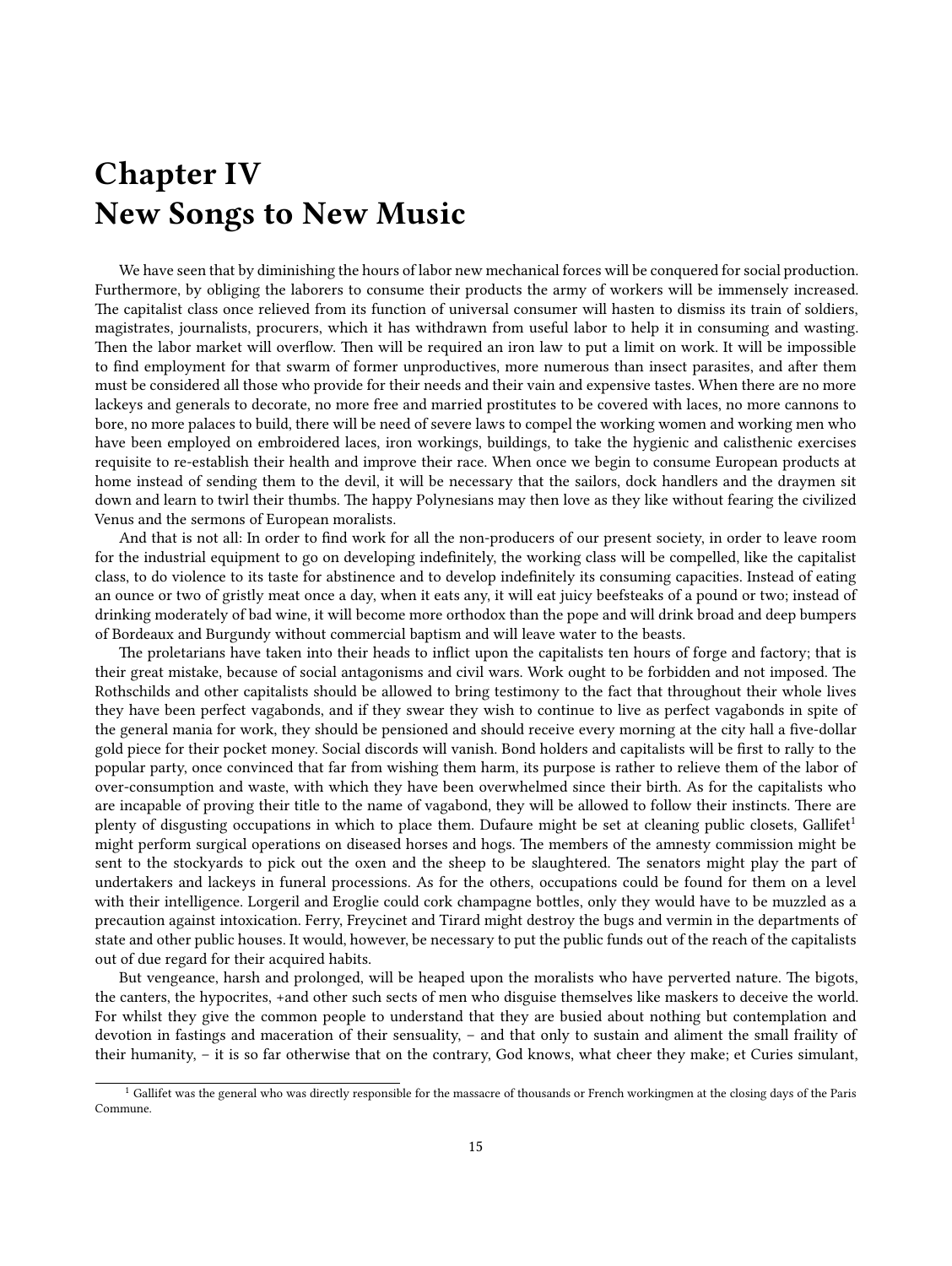sed Bacchanalia vivunt.<sup>2</sup> You may read it in great letters, in the coloring of their red snouts, and gulching bellies as big as a tun, unless it be when they perfume themselves with sulphur. $+3$  On the days of great popular rejoicing, when instead of swallowing dust as on the 15<sup>th</sup> of August and  $14<sup>th</sup>$  of July under capitalism, the communists and collectivists will eat, drink and dance to their hearts' content, the members of the Academy, of moral and political sciences, the priests with long robes and short, of the economic, catholic, protestant, jewish, positivist and free-thought church; the propagandists of Malthusianism, and of Christian, altruistic, independent or dependent ethics, clothed in yellow, shall be compelled to hold a candle until it bums their fingers, shall starve in sight of tables loaded with meats, fruits and flowers and shall agonize with thirst in sight of flowing hogsheads. Four times a year with the changing seasons they shall be shut up like the knife grinders' dogs in great wheels and condemned to grind wind for ten hours.

The lawyers and legislators shall suffer the same punishment. Under the regime of idleness, to kill the time, which kills us second by second, there will be shows and theatrical performances always and always. And here we have the very work for our bourgeois legislators. We shall organize them into traveling companies to go to the fairs and villages, giving legislative exhibitions. The generals in riding boots, their breasts brilliantly decorated with medals and crosses, shall go through the streets and courts levying recruits among the good people. Gambetta and his comrade Cassagnac shall tend door. Cassagnac, in full duellist costume, rolling his eyes and twisting his mustache, spitting out burning tow, shall threaten every one with his father's pistol<sup>4</sup> and sink into a hole as soon as they show him Lullier's portrait. Gambetta will discourse on foreign politics and on little Greece, who makes a doctor of him and would set Europe on fire to pilfer Turkey; on great Russia that stultifies him with the mincemeat she promises to make of Prussia and who would fain see mischief brewing in the west of Europe so as to feather her nest in the east and to strangle nihilism at home; on Mr. Bismark who was good enough to allow him to pronounce himself on the amnesty … then uncovering his mountainous belly smeared over with red and white and blue, the three national colors, he will beat the tattoo on it, and enumerate the delicate little ortolans, the truffles and the glasses of Margaux and Y'quem that it has gulped down to encourage agriculture, and to keep his electors of Belleville in good spirits.

In the barracks the entertainment will open with the +Electoral Farce.+

In the presence of the voters with wooden heads and asses' ears, the bourgeois candidates, dressed as clowns, will dance the dance of political liberties, wiping themselves fore and aft with their freely promising electoral programs, and talking with tears in their eyes of the miseries of the people and with copper in their voices of the glories of France. Then the heads of the voters will bray solidly in chorus, hi han! hi han!

Then will start the great play, The Theft of the Nation's Goods.

Capitalist France, an enormous female, hairy-faced and bald-headed, fat, flabby, puffy and pale, with sunken eyes, sleepy and yawning, is stretching herself out on a velvet couch. At her feet Industrial Capitalism, a gigantic organism of iron, with an ape-like mask, is mechanically devouring men, women and children, whose thrilling and heart-rending cries fill the air; the bank with a marten's muzzle; a hyena's body and harpy-hands, is nimbly flipping coins out of his pocket. Hordes of miserable, emaciated proletarians in rags, escorted by gendarmes with drawn sabers, pursued by furies lashing them with whips of hunger, are bringing to the feet of capitalist France heaps of merchandise, casks of wine, sacks of gold and wheat. Langlois, his nether garment in one hand, the testament of Proudhon in the other and the book of the national budget between his teeth, is encamped at the head of the defenders of national property and is mounting guard. When the laborers, beaten with gun stocks and pricked with bayonets, have laid down their burdens, they are driven away and the door is opened to the manufacturers, merchants and bankers. They hurl themselves pell mell upon the heap, devouring cotton goods, sacks of wheat, ingots of gold, emptying casks of wine. When they have devoured all they can, they sink down, filthy and disgusting objects in their ordure and vomitings. Then the thunder bursts forth, the earth shakes and opens, Historic Destiny arises, with her iron foot she crushes the heads of the capitalists, hiccoughing, staggering, falling, unable to flee. With her broad hand she overthrows capitalist France, astounded and sweating with fear.

If, uprooting from its heart the vice which dominates it and degrades its nature, the working class were to arise in its terrible strength, not to demand the Rights of Man, which are but the rights of capitalist exploitation, not to demand the Right to Work which is but the right to misery, but to forge a brazen law forbidding any man to work more than three hours a day, the earth, the old earth, trembling with joy would feel a new universe leaping within her. But how should we ask a proletariat corrupted by capitalist ethics, to take a manly resolution …

Like Christ, the doleful personification of ancient slavery, the men, the women and the children of the proletariat have been climbing painfully for a century up the hard Calvary of pain; for a century compulsory toil has broken their

<sup>2</sup> They simulate Curius but live like Bacchanals. (Juvenal.)

<sup>3</sup> Rabelais, Pantagruel, Book II, Chapter XXXIV. Translation or Urquhart and Motteux.

<sup>4</sup> Paul de Cassagnac, like his father, Orsnier, was prominent as a conservative politician, journalist and duellist.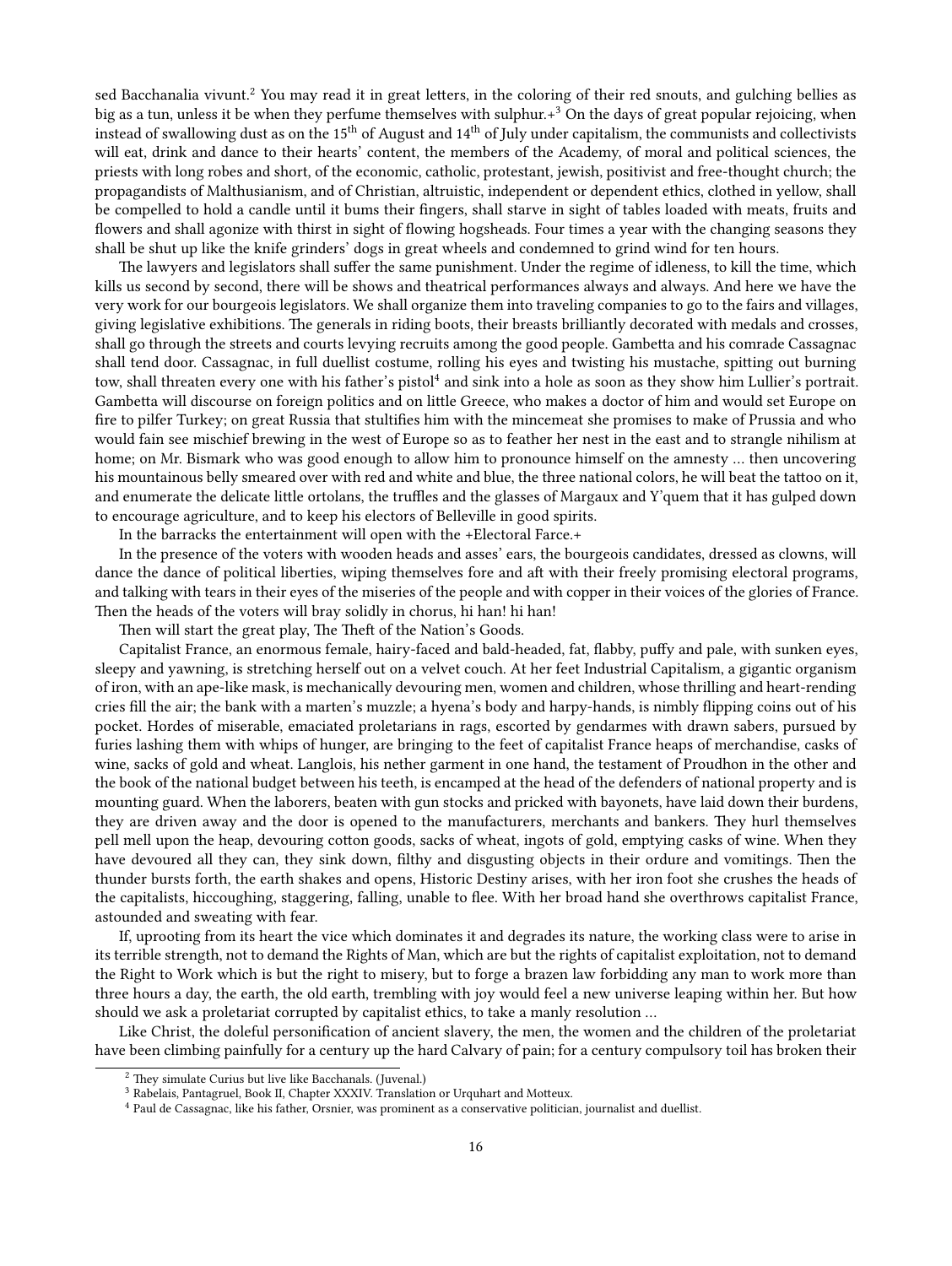bones, bruised their flesh, tortured their nerves; for a century hunger has torn their entrails and their brains. 0 Laziness, have pity on our long misery! O Laziness, mother of the arts and noble virtues, be thou the balm of human anguish!